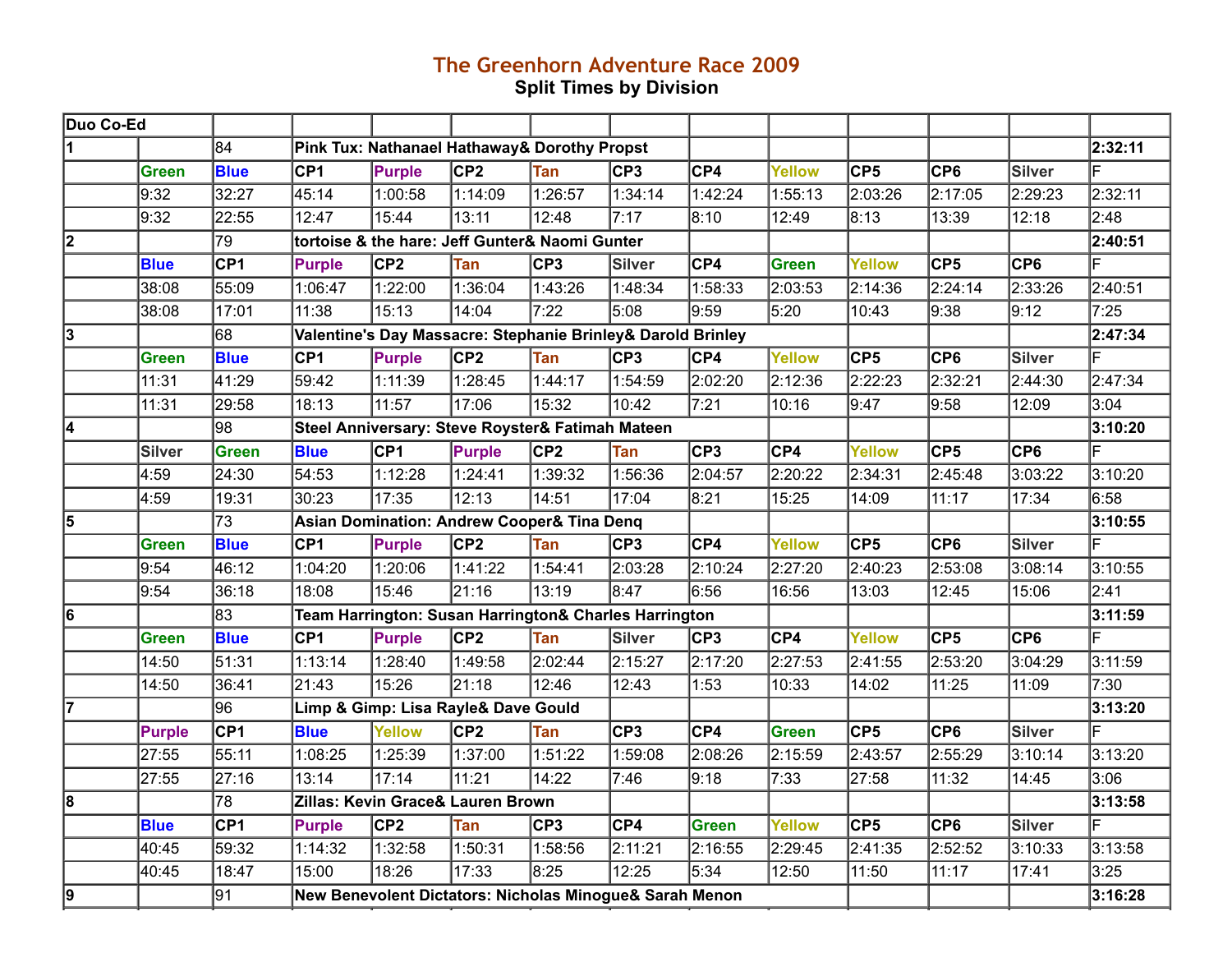|    | Green         | <b>Blue</b> | CP1     | Purple                             | CP2             | <b>Tan</b>                                               | CP3           | CP4     | <b>Yellow</b> | CP5            | CP6              | Silver          | ΙF      |
|----|---------------|-------------|---------|------------------------------------|-----------------|----------------------------------------------------------|---------------|---------|---------------|----------------|------------------|-----------------|---------|
|    | 10:24         | 41:05       | 58:13   | 1:10:59                            | 1:24:19         | 1:42:03                                                  | 1:52:06       | 2:02:15 | 2:15:42       | 2:27:04        | 2:43:41          | 3:12:42         | 3:16:28 |
|    | 10:24         | 30:41       | 17:08   | 12:46                              | 13:20           | 17:44                                                    | 10:03         | 10:09   | 13:27         | 11:22          | 16:37            | 29:01           | 3:46    |
| 10 |               | 93          |         |                                    |                 | Offroad Murphys: Jamie Murphy& Brandi Murphy             |               |         |               |                |                  |                 | 3:18:03 |
|    | <b>Green</b>  | <b>Blue</b> | CP1     | Purple                             | CP2             | Tan                                                      | CP3           | Silver  | CP4           | <b>Yellow</b>  | CP5              | CP <sub>6</sub> |         |
|    | 22:20         | 1:01:06     | 1:22:18 | 1:37:33                            | 2:00:57         | 2:14:30                                                  | 2:21:44       | 2:26:00 | 2:39:54       | 2:50:40        | 3:01:01          | 3:10:54         | 3:18:03 |
|    | 22:20         | 38:46       | 21:12   | 15:15                              | 23:24           | 13:33                                                    | 7:14          | 4:16    | 13:54         | 10:46          | 10:21            | 9:53            | 7:09    |
| 11 |               | 90          |         |                                    |                 | Muy Caliente: Bernardo Martinez& Lone Bryan              |               |         |               |                |                  |                 | 3:18:52 |
|    | <b>Red</b>    | <b>Blue</b> | CP1     | Purple                             | CP2             | Tan                                                      | CP3           | CP4     | Green         | <b>Yellow</b>  | CP5              | CP <sub>6</sub> |         |
|    | 20:50         | 1:12:23     | 1:34:47 | 1:49:38                            | 2:06:25         | 2:20:16                                                  | 2:28:36       | 2:37:44 | 2:42:05       | 2:54:04        | 3:02:31          | 3:12:15         | 3:18:52 |
|    | 20:50         | 51:33       | 22:24   | 14:51                              | 16:47           | 13:51                                                    | 8:20          | 9:08    | 4:21          | 11:59          | 8:27             | 9:44            | 6:37    |
| 12 |               | 75          |         |                                    |                 | Team Double D: Angie Farinas& Rich Doyle                 |               |         |               |                |                  |                 | 3:20:13 |
|    | <b>Green</b>  | <b>Blue</b> | CP1     | Purple                             | CP <sub>2</sub> | Tan                                                      | CP3           | CP4     | Yellow        | CP5            | CP6              | <b>Silver</b>   |         |
|    | 12:18         | 46:08       | 1:05:36 | 1:17:21                            | 1:35:30         | 1:50:25                                                  | 1:58:03       | 2:08:47 | 2:25:07       | 2:36:25        | 2:51:38          | 3:16:19         | 3:20:13 |
|    | 12:18         | 33:50       | 19:28   | 11:45                              | 18:09           | 14:55                                                    | 7:38          | 10:44   | 16:20         | 11:18          | 15:13            | 24:41           | 3:54    |
| 13 |               | 156         |         |                                    |                 | Un-Incredibles: David Wigle& Barbara T. Wigle            |               |         |               |                |                  |                 | 3:22:33 |
|    | <b>Green</b>  | <b>Blue</b> | CP1     | Purple                             | CP <sub>2</sub> | CP3                                                      | CP4           | Tan     | Yellow        | $\mathsf{CP5}$ | CP6              | <b>Silver</b>   | ΙF      |
|    | 17:24         | 47:28       | 1:03:33 | 1:19:53                            | 1:36:18         | 2:03:57                                                  | 2:10:54       | 2:29:02 | 2:40:55       | 2:51:27        | 3:04:06          | 3:19:34         | 3:22:33 |
|    | 17:24         | 30:04       | 16:05   | 16:20                              | 16:25           | 27:39                                                    | 6:57          | 18:08   | 11:53         | 10:32          | 12:39            | 15:28           | 2:59    |
| 14 |               | 158         |         |                                    |                 | Team CurBig: Amanda Biggerstaff& Chris Curry             |               |         |               |                |                  |                 | 3:25:26 |
|    | <b>Green</b>  | <b>Blue</b> | CP1     | Purple                             | CP2             | Tan                                                      | CP3           | CP4     | Yellow        | CP5            | CP6              | <b>Silver</b>   |         |
|    | 12:26         | 49:14       | 1:10:09 | 1:24:36                            | 1:42:15         | 1:54:29                                                  | 2:02:38       | 2:13:59 | 2:31:21       | 2:47:31        | 3:03:48          | 3:22:25         | 3:25:26 |
|    | 12:26         | 36:48       | 20:55   | 14:27                              | 17:39           | 12:14                                                    | 8:09          | 11:21   | 17:22         | 16:10          | 16:17            | 18:37           | 3:01    |
| 15 |               | 65          |         |                                    |                 | Low Speed High Drag: Casey Arnold& April Arnold          |               |         |               |                |                  |                 | 3:28:08 |
|    | <b>Purple</b> | CP1         | CP2     | Tan                                | CP3             | CP4                                                      | <b>Orange</b> | Green   | Yellow        | CP5            | CP6              | <b>Silver</b>   |         |
|    | 34:02         | 1:01:23     | 1:29:23 | 1:43:43                            | 1:52:36         | 2:02:40                                                  | 2:09:35       | 2:30:42 | 2:42:33       | 2:56:27        | 3:07:43          | 3:25:00         | 3:28:08 |
|    | 34:02         | 27:21       | 28:00   | 14:20                              | 8:53            | 10:04                                                    | 6:55          | 21:07   | 11:51         | 13:54          | 11:16            | 17:17           | 3:08    |
| 16 |               | 92          |         |                                    |                 | Which Way to the Beer?: Ann Marie Murphy& Michael Bailey |               |         |               |                |                  |                 | 3:31:00 |
|    | <b>Purple</b> | CP1         | CP2     | Tan                                | CP3             | <b>Silver</b>                                            | Orange        | CP4     | Green         | <b>Yellow</b>  | CP5              | CP <sub>6</sub> |         |
|    | 32:32         | 1:00:49     | 1:30:55 | 1:46:25                            | 1:53:59         | 1:57:15                                                  | 2:16:51       | 2:36:15 | 2:43:20       | 2:57:00        | 3:08:38          | 3:22:02         | 3:31:00 |
|    | 32:32         | 28:17       | 30:06   | 15:30                              | 7:34            | 3:16                                                     | 19:36         | 19:24   | 7:05          | 13:40          | 11:38            | 13:24           | 8:58    |
| 17 |               | 69          |         |                                    |                 | Ack-Sync: Les Broadwater& Ellen Broadwater               |               |         |               |                |                  |                 | 3:32:11 |
|    | Green         | <b>Blue</b> | CP1     | Purple                             | CP2             | Tan                                                      | CP3           | CP4     | <b>Yellow</b> | CP5            | CP6              | <b>Silver</b>   | ΙF      |
|    | 15:15         | 44:58       | 1:06:52 | 1:21:38                            | 1:45:31         | 2:03:56                                                  | 2:15:05       | 2:30:54 | 2:47:25       | 3:01:48        | 3:14:33          | 3:29:20         | 3:32:11 |
|    | 15:15         | 29:43       | 21:54   | 14:46                              | 23:53           | 18:25                                                    | 11:09         | 15:49   | 16:31         | 14:23          | 12:45            | 14:47           | 2:51    |
| 18 |               | 95          |         | Eleven: Jesse Pruett& Anne Goossen |                 |                                                          |               |         |               |                |                  |                 | 3:32:27 |
|    | Green         | <b>Blue</b> | CP1     | Purple                             | CP2             | <b>Tan</b>                                               | CP3           | CP4     | <b>Orange</b> | <b>Yellow</b>  | $\overline{CP5}$ | CP6             | F       |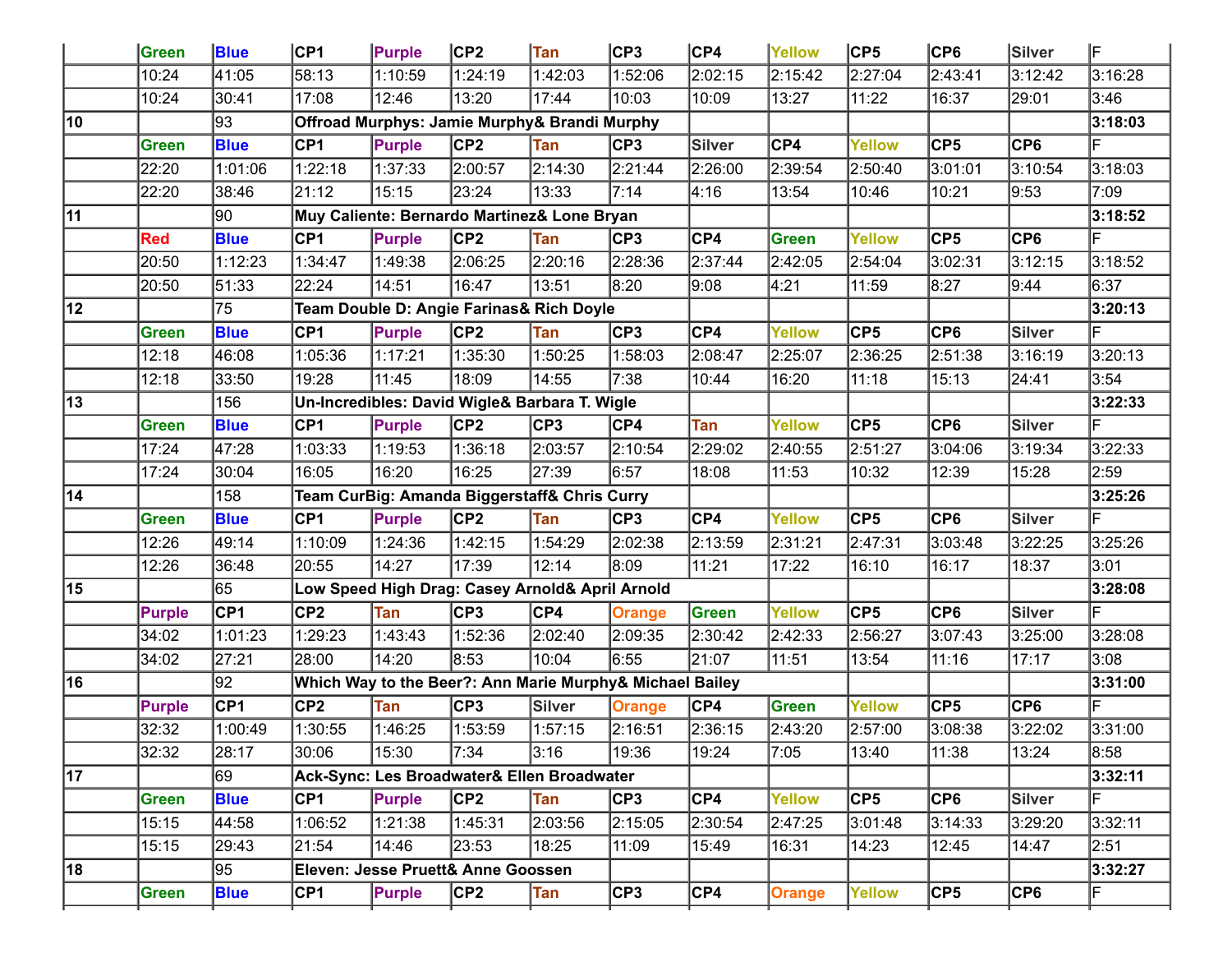|                 | 13:45        | 48:16           | 1:06:59         | 1:24:08                                                       | 1:44:45                 | 2:01:57 | 2:11:23 | 2:23:50        | 2:32:29       | 3:00:56         | 3:11:47          | 3:24:40       | 3:32:27 |
|-----------------|--------------|-----------------|-----------------|---------------------------------------------------------------|-------------------------|---------|---------|----------------|---------------|-----------------|------------------|---------------|---------|
|                 | 13:45        | 34:31           | 18:43           | 17:09                                                         | 20:37                   | 17:12   | 9:26    | 12:27          | 8:39          | 28:27           | 10:51            | 12:53         | 7:47    |
| 19              |              | 66              |                 | Vantastic Bedsore: Charles Bedore& Victoria Anzaldua          |                         |         |         |                |               |                 |                  |               | 3:33:37 |
|                 | Green        | <b>Blue</b>     | CP <sub>1</sub> | <b>Purple</b>                                                 | CP <sub>2</sub>         | Tan     | CP3     | CP4            | Yellow        | CP <sub>5</sub> | CP <sub>6</sub>  | <b>Silver</b> | F       |
|                 | 18:47        | 57:12           | 1:17:49         | 1:32:39                                                       | 1:55:21                 | 2:12:48 | 2:21:11 | 2:34:45        | 2:50:07       | 3:02:00         | 3:12:33          | 3:30:18       | 3:33:37 |
|                 | 18:47        | 38:25           | 20:37           | 14:50                                                         | 22:42                   | 17:27   | 8:23    | 13:34          | 15:22         | 11:53           | 10:33            | 17:45         | 3:19    |
| 20              |              | 97              |                 | Shake N Bake: Aaron Rogers& Mary Rogers                       |                         |         |         |                |               |                 |                  |               | 3:35:52 |
|                 | <b>Green</b> | <b>Blue</b>     | CP <sub>1</sub> | <b>Purple</b>                                                 | CP <sub>2</sub>         | Tan     | CP3     | Silver         | CP4           | <b>Yellow</b>   | CP5              | CP6           | F       |
|                 | 13:48        | 57:24           | 1:18:50         | 1:33:21                                                       | 1:53:07                 | 2:09:59 | 2:18:56 | 2:23:41        | 2:35:56       | 2:50:30         | 3:05:32          | 3:25:31       | 3:35:52 |
|                 | 13:48        | 43:36           | 21:26           | 14:31                                                         | 19:46                   | 16:52   | 8:57    | 4:45           | 12:15         | 14:34           | 15:02            | 19:59         | 10:21   |
| 21              |              | 154             |                 | Team Chicken Wing: Erin Ulery& Dan Gilbert                    |                         |         |         |                |               |                 |                  |               | 3:39:54 |
|                 | Green        | <b>Blue</b>     | CP <sub>1</sub> | Purple                                                        | CP2                     | Tan     | CP3     | $\mathsf{CP4}$ | Yellow        | CP5             | CP <sub>6</sub>  | <b>Silver</b> | F       |
|                 | 15:03        | 55:43           | 1:17:35         | 1:32:19                                                       | 1:50:18                 | 2:04:14 | 2:11:44 | 2:32:03        | 2:45:59       | 2:58:40         | 3:22:33          | 3:37:03       | 3:39:54 |
|                 | 15:03        | 40:40           | 21:52           | 14:44                                                         | 17:59                   | 13:56   | 7:30    | 20:19          | 13:56         | 12:41           | 23:53            | 14:30         | 2:51    |
| $\overline{22}$ |              | 100             |                 | KJ's: Jeff Schneider& Kathryn Schneider                       |                         |         |         |                |               |                 |                  |               | 3:43:37 |
|                 | <b>Green</b> | <b>Blue</b>     | CP <sub>1</sub> | Purple                                                        | CP2                     | Tan     | Silver  | CP3            | CP4           | <b>Yellow</b>   | $\overline{CP5}$ | CP6           | F       |
|                 | 22:14        | 1:02:49         | 1:25:59         | 1:44:15                                                       | 2:10:31                 | 2:27:33 | 2:40:59 | 2:44:14        | 2:53:15       | 3:06:32         | 3:19:50          | 3:35:00       | 3:43:37 |
|                 | 22:14        | 40:35           | 23:10           | 18:16                                                         | 26:16                   | 17:02   | 13:26   | 3:15           | 9:01          | 13:17           | 13:18            | 15:10         | 8:37    |
| $\overline{23}$ |              | 85              |                 | <b>Aquatic Marmots: Geoffrey Henisee&amp; Heather Henisee</b> |                         |         |         |                |               |                 |                  |               | 3:44:14 |
|                 | <b>Green</b> | <b>Blue</b>     | <b>CP1</b>      | Purple                                                        | CP2                     | Tan     | CP3     | CP4            | <b>Orange</b> | <b>Yellow</b>   | $\overline{CP5}$ | CP6           | F       |
|                 | 21:29        | 51:16           | 1:10:12         | 1:25:00                                                       | 1:43:12                 | 1:59:15 | 2:07:48 | 2:33:47        | 2:42:03       | 3:08:59         | 3:19:16          | 3:35:24       | 3:44:14 |
|                 | 21:29        | 29:47           | 18:56           | 14:48                                                         | 18:12                   | 16:03   | 8:33    | 25:59          | 8:16          | 26:56           | 10:17            | 16:08         | 8:50    |
| $\sqrt{24}$     |              | 94              |                 | Giants Suck: Adam Paraghamian& Shannon Miller                 |                         |         |         |                |               |                 |                  |               | 3:50:10 |
|                 | Purple       | CP <sub>1</sub> | CP <sub>2</sub> | Tan                                                           | CP3                     | Silver  | CP4     | Green          | <b>Yellow</b> | $\mathsf{CP5}$  | $\overline{CP6}$ | <b>Orange</b> | IF      |
|                 | 30:08        | 1:01:19         | 1:30:30         | 1:43:19                                                       | 1:51:24                 | 1:55:14 | 2:10:12 | 2:18:23        | 2:31:34       | 2:42:08         | 2:55:09          | 3:24:18       | 3:50:10 |
|                 | 30:08        | 31:11           | 29:11           | 12:49                                                         | 8:05                    | 3:50    | 14:58   | 8:11           | 13:11         | 10:34           | 13:01            | 29:09         | 25:52   |
| 25              |              | 157             |                 | Tribute to Ricky: Bryan Young& Wendy Furst                    |                         |         |         |                |               |                 |                  |               | 3:57:51 |
|                 | Green        | <b>Blue</b>     | CP <sub>1</sub> | Purple                                                        | CP2                     | Tan     | CP3     | CP4            | Yellow        | $\mathsf{CP5}$  | $\overline{CP6}$ | Silver        | F       |
|                 | 14:06        | 58:09           | 1:21:48         | 1:37:20                                                       | 2:02:04                 | 2:16:32 | 2:24:56 | 2:37:19        | 2:53:53       | 3:09:12         | 3:34:48          | 3:53:56       | 3:57:51 |
|                 | 14:06        | 44:03           | 23:39           | 15:32                                                         | 24:44                   | 14:28   | 8:24    | 12:23          | 16:34         | 15:19           | 25:36            | 19:08         | 3:55    |
| $\overline{26}$ |              | $\overline{88}$ |                 | Toasted Trekkers: Molly Lothamer& Casey Lothamer              |                         |         |         |                |               |                 |                  |               | 3:59:09 |
|                 | <b>Green</b> | <b>Blue</b>     | CP <sub>1</sub> | Purple                                                        | CP2                     | Tan     | CP3     | CP4            | Yellow        | CP5             | CP6              | Silver        | lF.     |
|                 | 20:59        | 1:08:35         | 1:28:25         | 1:41:21                                                       | 2:07:16                 | 2:23:22 | 2:33:38 | 2:47:15        | 3:04:17       | 3:18:12         | 3:36:08          | 3:55:22       | 3:59:09 |
|                 | 20:59        | 47:36           | 19:50           | 12:56                                                         | 25:55                   | 16:06   | 10:16   | 13:37          | 17:02         | 13:55           | 17:56            | 19:14         | 3:47    |
| $\overline{27}$ |              | 80              |                 | Irish We Were Faster: Hunter Hagerty& Penny Hagerty           |                         |         |         |                |               |                 |                  |               | 4:04:33 |
|                 | <b>Green</b> | <b>Blue</b>     | CP1             | <b>Purple</b>                                                 | $\overline{\text{CP2}}$ | Tan     | CP3     | CP4            | Yellow        | CP5             | CP6              | Silver        | F       |
|                 | 17:49        | 1:03:15         | 1:29:52         | 1:50:14                                                       | 2:15:00                 | 2:31:53 | 2:41:24 | 2:55:38        | 3:13:28       | 3:31:19         | 3:44:52          | 4:00:37       | 4:04:33 |
|                 |              |                 |                 |                                                               |                         |         |         |                |               |                 |                  |               |         |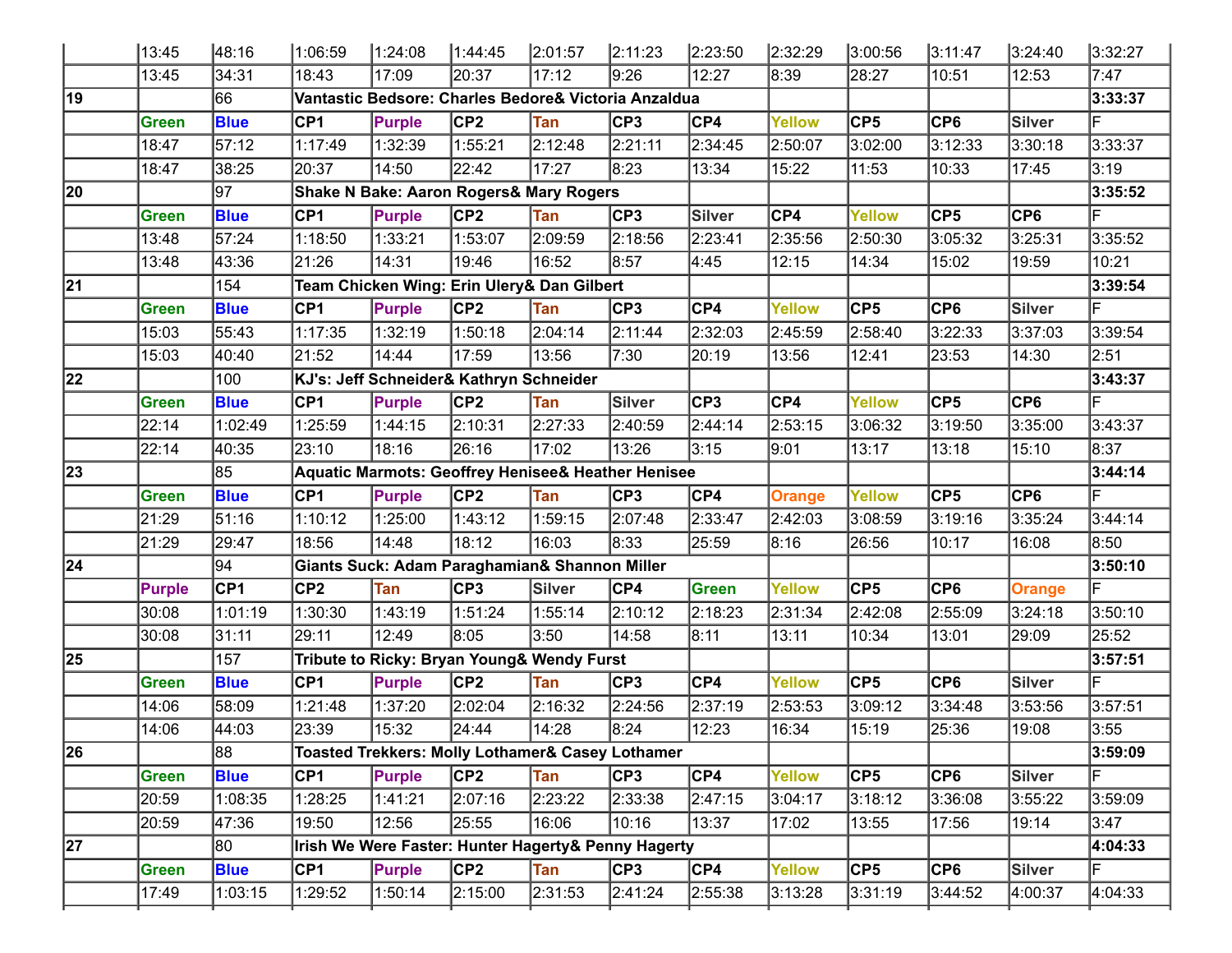|    | 17:49        | 45:26       | 26:37           | 20:22                               | 24:46           | 16:53                                                  | 9:31          | 14:14            | 17:50         | 17:51          | 13:33           | 15:45   | 3:56    |
|----|--------------|-------------|-----------------|-------------------------------------|-----------------|--------------------------------------------------------|---------------|------------------|---------------|----------------|-----------------|---------|---------|
| 28 |              | 99          |                 |                                     |                 | The Samples: David Sample& Nadine Sample               |               |                  |               |                |                 |         | 4:06:00 |
|    | <b>Green</b> | <b>Blue</b> | CP <sub>1</sub> | <b>Purple</b>                       | CP <sub>2</sub> | Tan                                                    | CP3           | Silver           | CP4           | Yellow         | CP <sub>5</sub> | CP6     |         |
|    | 14:21        | 55:48       | 1:18:23         | 1:36:00                             | 1:59:59         | 2:16:39                                                | 2:25:00       | 2:34:42          | 2:57:51       | 3:13:50        | 3:28:38         | 3:52:00 | 4:06:00 |
|    | 14:21        | 41:27       | 22:35           | 17:37                               | 23:59           | 16:40                                                  | 8:21          | 9:42             | 23:09         | 15:59          | 14:48           | 23:22   | 14:00   |
| 29 |              | 82          |                 |                                     |                 | Foonanas: Barbara Harman& Jeremy Maia                  |               |                  |               |                |                 |         | 4:08:35 |
|    | <b>Green</b> | <b>Blue</b> | CP <sub>1</sub> | <b>Purple</b>                       | CP <sub>2</sub> | <b>Tan</b>                                             | CP3           | CP4              | Yellow        | CP5            | CP <sub>6</sub> | Silver  |         |
|    | 16:22        | 58:46       | 1:21:45         | 1:38:44                             | 2:06:49         | 2:24:40                                                | 2:35:14       | 2:51:11          | 3:12:05       | 3:29:23        | 3:45:00         | 4:05:25 | 4:08:35 |
|    | 16:22        | 42:24       | 22:59           | 16:59                               | 28:05           | 17:51                                                  | 10:34         | 15:57            | 20:54         | 17:18          | 15:37           | 20:25   | 3:10    |
| 30 |              | 167         |                 | Team Boris: Chris Boris& Lisa Boris |                 |                                                        |               |                  |               |                |                 |         | 4:09:50 |
|    | <b>Green</b> | <b>Blue</b> | CP <sub>1</sub> | <b>Purple</b>                       | CP <sub>2</sub> | Tan                                                    | CP3           | <b>Silver</b>    | CP4           | Yellow         | CP <sub>5</sub> | CP6     |         |
|    | 14:27        | 55:58       | 1:18:28         | 1:36:05                             | 2:00:11         | 2:17:46                                                | 2:27:06       | 2:34:04          | 2:58:02       | 3:14:36        | 3:29:46         | 3:53:01 | 4:09:50 |
|    | 14:27        | 41:31       | 22:30           | 17:37                               | 24:06           | 17:35                                                  | 9:20          | 6:58             | 23:58         | 16:34          | 15:10           | 23:15   | 16:49   |
| 31 |              | 187         |                 | Fun Lee's: Vincent Lee& Jeanne Lee  |                 |                                                        |               |                  |               |                |                 |         | 4:23:57 |
|    | <b>Green</b> | <b>Blue</b> | CP <sub>1</sub> | <b>Purple</b>                       | CP <sub>2</sub> | Tan                                                    | CP3           | <b>Silver</b>    | CP4           | Yellow         | CP <sub>5</sub> | CP6     |         |
|    | 14:59        | 1:09:57     | 1:39:03         | 1:59:00                             | 2:24:12         | 2:42:15                                                | 2:52:09       | 3:00:37          | 3:14:40       | 3:35:03        | 3:57:52         | 4:13:43 | 4:23:57 |
|    | 14:59        | 54:58       | 29:06           | 19:57                               | 25:12           | 18:03                                                  | 9:54          | 8:28             | 14:03         | 20:23          | 22:49           | 15:51   | 10:14   |
| 32 |              | 74          |                 |                                     |                 | Super Squirrel Jr: Steve Dunlap& Stephanie Dunlap      |               |                  |               |                |                 |         | 4:24:16 |
|    | <b>Green</b> | <b>Blue</b> | CP <sub>1</sub> | <b>Purple</b>                       | CP <sub>2</sub> | Tan                                                    | CP3           | Silver           | CP4           | Yellow         | CP <sub>5</sub> | CP6     |         |
|    | 14:54        | 1:15:27     | 1:39:01         | 1:57:29                             | 2:24:02         | 2:39:47                                                | 2:48:14       | 2:57:23          | 3:14:22       | 3:34:57        | 3:58:57         | 4:14:37 | 4:24:16 |
|    | 14:54        | 1:00:33     | 23:34           | 18:28                               | 26:33           | 15:45                                                  | 8:27          | 9:09             | 16:59         | 20:35          | 24:00           | 15:40   | 9:39    |
| 33 |              | 155         |                 | Team Teddy: Tina Welsh& Edd Welsh   |                 |                                                        |               |                  |               |                |                 |         | 4:32:12 |
|    | Purple       | <b>CP1</b>  | CP <sub>2</sub> | Tan                                 | CP3             | CP4                                                    | <b>Orange</b> | Green            | Yellow        | $\mathsf{CP5}$ | CP <sub>6</sub> | Silver  |         |
|    | 36:24        | 1:02:50     | 1:40:20         | 1:57:27                             | 2:06:56         | 2:25:52                                                | 2:38:04       | 3:16:23          | 3:32:52       | 3:49:51        | 4:09:00         | 4:28:42 | 4:32:12 |
|    | 36:24        | 26:26       | 37:30           | 17:07                               | 9:29            | 18:56                                                  | 12:12         | 38:19            | 16:29         | 16:59          | 19:09           | 19:42   | 3:30    |
| 34 |              | 71          |                 |                                     |                 | Low Speed High Drag.: Timothy Campbell& Patty Campbell |               |                  |               |                |                 |         | 4:34:14 |
|    | Purple       | <b>CP1</b>  | CP <sub>2</sub> | Tan                                 | CP3             | CP4                                                    | Red           | <b>Green</b>     | <b>Yellow</b> | $\mathsf{CP5}$ | CP <sub>6</sub> | Silver  |         |
|    | 36:42        | 1:07:14     | 1:40:32         | 1:55:47                             | 2:03:40         | 2:19:14                                                | 2:45:43       | 3:21:54          | 3:37:42       | 3:53:42        | 4:10:57         | 4:30:03 | 4:34:14 |
|    | 36:42        | 30:32       | 33:18           | 15:15                               | 7:53            | 15:34                                                  | 26:29         | 36:11            | 15:48         | 16:00          | 17:15           | 19:06   | 4:11    |
| 35 |              | 86          |                 |                                     |                 | Unleash the Fury: James Lee& Chan Duong                |               |                  |               |                |                 |         | 4:41:31 |
|    | Red          | Green       | <b>Blue</b>     | CP1                                 | <b>Purple</b>   | CP2                                                    | Tan           | $\overline{CP3}$ | CP4           | Yellow         | CP5             | CP6     | lF.     |
|    | 29:17        | 49:17       | 1:34:16         | 1:57:29                             | 2:17:46         | 2:44:39                                                | 3:06:51       | 3:28:22          | 3:38:18       | 3:57:01        | 4:12:30         | 4:29:24 | 4:41:31 |
|    | 29:17        | 20:00       | 44:59           | 23:13                               | 20:17           | 26:53                                                  | 22:12         | 21:31            | 9:56          | 18:43          | 15:29           | 16:54   | 12:07   |
| 36 |              | 72          |                 | Wii Fit: Lucy Chien& Don Au Yeung   |                 |                                                        |               |                  |               |                |                 |         | 4:48:59 |
|    | <b>Red</b>   | Green       | <b>Blue</b>     | CP1                                 | Purple          | CP <sub>2</sub>                                        | CP3           | CP4              | Tan           | Yellow         | CP <sub>5</sub> | CP6     | lF.     |
|    | 26:55        | 48:08       | 1:36:29         | 1:58:13                             | 2:23:43         | 2:55:51                                                | 3:28:00       | 3:36:13          | 3:55:00       | 4:08:27        | 4:21:57         | 4:39:48 | 4:48:59 |
|    | 26:55        | 21:13       | 48:21           | 21:44                               | 25:30           | 32:08                                                  | 32:09         | 8:13             | 18:47         | 13:27          | 13:30           | 17:51   | 9:11    |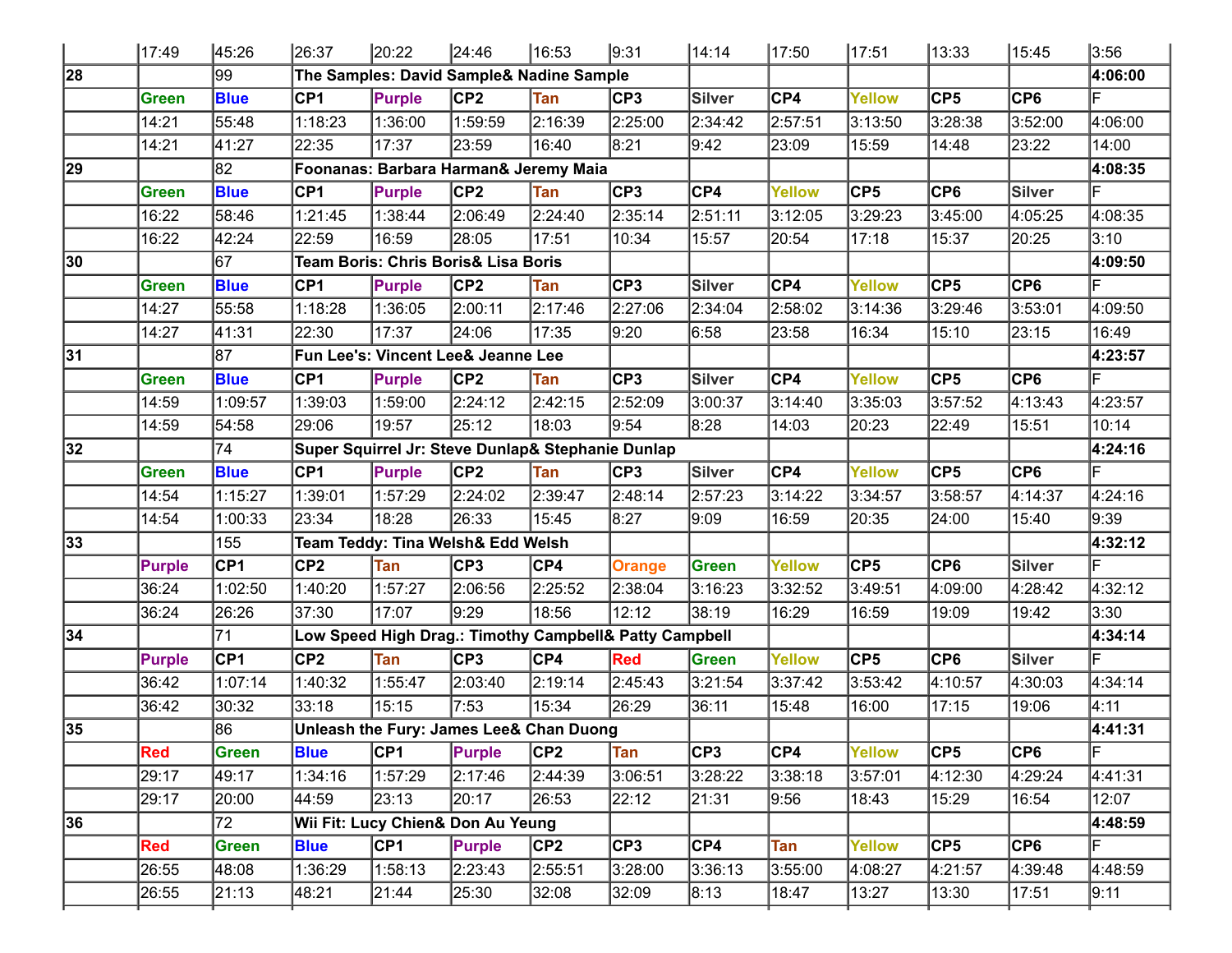| 37          |               | 187         |             | The Blond and the Beautiful: Emma Balwin& Devon Clarke |               |                 |               |               |                |               |                 |               | 5:10:03 |
|-------------|---------------|-------------|-------------|--------------------------------------------------------|---------------|-----------------|---------------|---------------|----------------|---------------|-----------------|---------------|---------|
|             | <b>Purple</b> | CP1         | <b>Blue</b> | <b>Yellow</b>                                          | Tan           | CP <sub>2</sub> | CP3           | CP4           | <b>Green</b>   | CP5           | $\mathsf{CP6}$  | <b>Silver</b> | F       |
|             | 36:19         | 1:03:08     | 1:18:09     | 2:18:48                                                | 2:28:44       | 2:44:18         | 3:18:33       | 3:38:04       | 3:51:38        | 4:27:49       | 4:48:25         | 5:06:05       | 5:10:03 |
|             | 36:19         | 26:49       | 15:01       | 1:00:39                                                | 9:56          | 15:34           | 34:15         | 19:31         | 13:34          | 36:11         | 20:36           | 17:40         | 3:58    |
| 38          |               | 76          |             | Pork Soda: Marc Freeman& Kelly Poma                    |               |                 |               |               |                |               |                 |               | 5:12:33 |
|             | <b>Red</b>    | Green       | <b>Blue</b> | CP1                                                    | Purple        | CP2             | Tan           | CP3           | CP4            | <b>Yellow</b> | $\mathsf{CP}5$  | CP6           | F       |
|             | 42:42         | 1:09:29     | 1:58:38     | 2:28:01                                                | 2:50:39       | 3:21:00         | 3:47:17       | 3:58:56       | 4:10:38        | 4:29:43       | 4:46:08         | 5:01:45       | 5:12:33 |
|             | 42:42         | 26:47       | 49:09       | 29:23                                                  | 22:38         | 30:21           | 26:17         | 11:39         | 11:42          | 19:05         | 16:25           | 15:37         | 10:48   |
| 39          |               | 70          |             | GI Jocks: Roel Buenaventura& Joanna Manalo             |               |                 |               |               |                |               |                 |               | 5:24:53 |
|             | Green         | <b>Blue</b> | CP1         | Purple                                                 | CP2           | Tan             | CP3           | CP4           | <b>Yellow</b>  | CP5           | $\mathsf{CP6}$  | <b>Silver</b> | F       |
|             | 17:10         | 1:11:05     | 1:40:56     | 2:04:51                                                | 2:44:26       | 3:07:35         | 3:26:49       | 3:37:03       | 4:05:39        | 4:28:29       | 4:46:55         | 5:20:27       | 5:24:53 |
|             | 17:10         | 53:55       | 29:51       | 23:55                                                  | 39:35         | 23:09           | 19:14         | 10:14         | 28:36          | 22:50         | 18:26           | 33:32         | 4:26    |
| ∣Duo Female |               |             |             |                                                        |               |                 |               |               |                |               |                 |               |         |
| 11          |               | 163         |             | I Swam With Shamu: Kathryn Poster& Pacifica Sommers    |               |                 |               |               |                |               |                 |               | 3:02:43 |
|             | Green         | <b>Blue</b> | <b>CP1</b>  | <b>Purple</b>                                          | CP2           | Tan             | CP3           | CP4           | <b>Yellow</b>  | CP5           | $\mathsf{CP6}$  | Silver        | F       |
|             | 13:37         | 46:05       | 1:03:35     | 1:16:06                                                | 1:30:48       | 1:46:43         | 1:55:03       | 2:06:42       | 2:21:44        | 2:32:38       | 2:46:23         | 2:59:07       | 3:02:43 |
|             | 13:37         | 32:28       | 17:30       | 12:31                                                  | 14:42         | 15:55           | 8:20          | 11:39         | 15:02          | 10:54         | 13:45           | 12:44         | 3:36    |
| 2           |               | 162         |             | Sheepdogs: Mary Levy& Kim Solter                       |               |                 |               |               |                |               |                 |               | 3:56:46 |
|             | Green         | <b>Blue</b> | CP1         | <b>Purple</b>                                          | CP2           | Tan             | CP3           | CP4           | <b>Yellow</b>  | CP5           | $\mathsf{CP6}$  | Silver        |         |
|             | 15:26         | 57:08       | 1:20:53     | 1:36:37                                                | 1:57:33       | 2:15:36         | 2:25:32       | 2:37:07       | 2:53:20        | 3:08:55       | 3:28:56         | 3:51:34       | 3:56:46 |
|             | 15:26         | 41:42       | 23:45       | 15:44                                                  | 20:56         | 18:03           | 9:56          | 11:35         | 16:13          | 15:35         | 20:01           | 22:38         | 5:12    |
| 3           |               | 160         |             | The K.A.T.: Katie Kazmer& Katy Bowman                  |               |                 |               |               |                |               |                 |               | 4:17:24 |
|             | <b>Purple</b> | CP1         | CP2         | <b>Tan</b>                                             | CP3           | CP4             | <b>Orange</b> | <b>Yellow</b> | $\mathsf{CP}5$ | CP6           | Green           | Silver        | F       |
|             | 32:09         | 1:02:02     | 1:37:02     | 1:56:17                                                | 2:06:26       | 2:17:52         | 2:30:55       | 3:02:56       | 3:17:31        | 3:35:41       | 3:58:52         | 4:13:53       | 4:17:24 |
|             | 32:09         | 29:53       | 35:00       | 19:15                                                  | 10:09         | 11:26           | 13:03         | 32:01         | 14:35          | 18:10         | 23:11           | 15:01         | 3:31    |
| 4           |               | 159         |             | Pretty in Pink: Jody Cunningham& Chris Owen            |               |                 |               |               |                |               |                 |               | 4:47:54 |
|             | <b>Red</b>    | Green       | <b>Blue</b> | CP1                                                    | <b>Purple</b> | CP2             | Tan           | CP3           | CP4            | Yellow        | CP <sub>5</sub> | CP6           | F       |
|             | 29:22         | 1:06:23     | 1:52:48     | 2:15:04                                                | 2:39:29       | 3:11:27         | 3:31:28       | 3:45:12       | 3:52:13        | 4:07:23       | 4:19:44         | 4:40:04       | 4:47:54 |
|             | 29:22         | 37:01       | 46:25       | 22:16                                                  | 24:25         | 31:58           | 20:01         | 13:44         | 7:01           | 15:10         | 12:21           | 20:20         | 7:50    |
| 5           |               | 164         |             | Just Wanna Finish: Rachael Wilburn& Krystle Jacobs     |               |                 |               |               |                |               |                 |               | 5:08:47 |
|             | Green         | <b>Blue</b> | CP1         | <b>Purple</b>                                          | CP2           | Tan             | CP3           | CP4           | <b>Yellow</b>  | CP5           | CP6             | Silver        | lF.     |
|             | 17:57         | 1:03:43     | 1:31:33     | 1:56:05                                                | 2:30:39       | 2:48:58         | 3:04:16       | 3:14:54       | 3:51:08        | 4:16:01       | 4:44:33         | 5:04:39       | 5:08:47 |
|             | 17:57         | 45:46       | 27:50       | 24:32                                                  | 34:34         | 18:19           | 15:18         | 10:38         | 36:14          | 24:53         | 28:32           | 20:06         | 4:08    |
| Duo Male    |               |             |             |                                                        |               |                 |               |               |                |               |                 |               |         |
| 11          |               | 182         |             | Team Uruguay: Andres Supervielle& Sebastian Sosa       |               |                 |               |               |                |               |                 |               | 2:26:25 |
|             | Green         | <b>Blue</b> | CP1         | <b>Purple</b>                                          | CP2           | Tan             | CP3           | Silver        | CP4            | <b>Yellow</b> | CP5             | CP6           | F       |
|             | 12:23         | 39:24       | 54:17       | 1:06:03                                                | 1:19:00       | 1:32:27         | 1:40:17       | 1:44:37       | 1:53:43        | 2:03:18       | 2:11:17         | 2:20:35       | 2:26:25 |
|             |               |             |             |                                                        |               |                 |               |               |                |               |                 |               |         |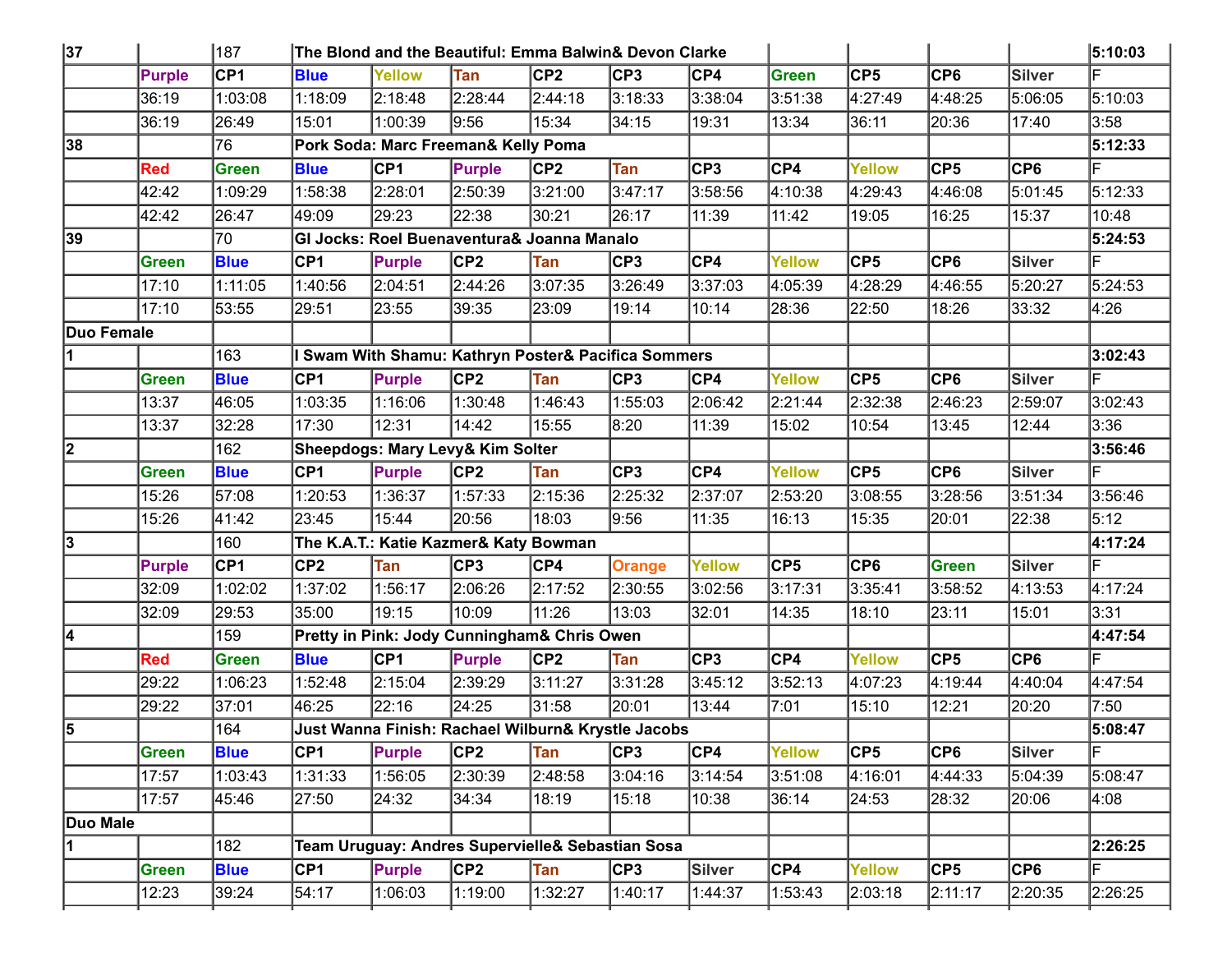|    | 12:23         | 27:01       | 14:53           | 11:46                               | 12:57           | 13:27                                        | 7:50    | 4:20                      | 9:06    | 9:35    | 7:59            | 9:18    | 5:50    |
|----|---------------|-------------|-----------------|-------------------------------------|-----------------|----------------------------------------------|---------|---------------------------|---------|---------|-----------------|---------|---------|
| 2  |               | 170         |                 |                                     |                 | Extreme Team: Scott Dilling& Kyle Dilling    |         |                           |         |         |                 |         | 2:31:24 |
|    | <b>Blue</b>   | CP1         | <b>Purple</b>   | CP <sub>2</sub>                     | Tan             | CP3                                          | CP4     | Green                     | Yellow  | CP5     | CP <sub>6</sub> | Silver  |         |
|    | 30:05         | 43:07       | 51:59           | 1:04:18                             | 1:16:41         | 1:23:27                                      | 1:30:09 | 1:34:38                   | 1:53:10 | 2:02:38 | 2:14:29         | 2:27:39 | 2:31:24 |
|    | 30:05         | 13:02       | 8:52            | 12:19                               | 12:23           | 6:46                                         | 6:42    | 4:29                      | 18:32   | 9:28    | 11:51           | 13:10   | 3:45    |
| 3  |               | 184         |                 |                                     |                 | CG Two plus 1: Michael Dickey& Austin Dickey |         |                           |         |         |                 |         | 2:45:07 |
|    | <b>Purple</b> | CP1         | <b>Blue</b>     | <b>Green</b>                        | Tan             | CP2                                          | Silver  | $\overline{CP3}$          | CP4     | Yellow  | CP <sub>5</sub> | CP6     |         |
|    | 24:14         | 41:15       | 51:53           | 1:13:05                             | 1:25:59         | 1:34:53                                      | 1:59:59 | 2:02:48                   | 2:09:53 | 2:18:43 | 2:26:47         | 2:38:03 | 2:45:07 |
|    | 24:14         | 17:01       | 10:38           | 21:12                               | 12:54           | 8:54                                         | 25:06   | 2:49                      | 7:05    | 8:50    | 8:04            | 11:16   | 7:04    |
|    |               | 174         |                 |                                     |                 | Red Rocks: Michael Kurisky& Angus MacKenzie  |         |                           |         |         |                 |         | 2:49:04 |
|    | Green         | <b>Blue</b> | CP <sub>1</sub> | <b>Purple</b>                       | CP <sub>2</sub> | Tan                                          | CP3     | $\mathsf{CP4}$            | Yellow  | CP5     | CP <sub>6</sub> | Silver  |         |
|    | 11:16         | 40:34       | 59:14           | 1:09:35                             | 1:26:48         | 1:39:26                                      | 1:46:05 | 1:53:40                   | 2:12:22 | 2:21:25 | 2:32:15         | 2:46:53 | 2:49:04 |
|    | 11:16         | 29:18       | 18:40           | 10:21                               | 17:13           | 12:38                                        | 6:39    | 7:35                      | 18:42   | 9:03    | 10:50           | 14:38   | 2:11    |
| 5  |               | 188         |                 |                                     |                 | Loudoun SERT: Robert Bruns& Duane Rosa       |         |                           |         |         |                 |         | 2:50:59 |
|    | Green         | <b>Blue</b> | CP <sub>1</sub> | <b>Purple</b>                       | CP <sub>2</sub> | Tan                                          | CP3     | CP4                       | Yellow  | CP5     | CP <sub>6</sub> | Silver  | F       |
|    | 13:10         | 44:05       | 1:01:25         | 1:11:29                             | 1:25:08         | 1:37:43                                      | 1:45:09 | 1:55:58                   | 2:09:34 | 2:20:26 | 2:33:09         | 2:47:43 | 2:50:59 |
|    | 13:10         | 30:55       | 17:20           | 10:04                               | 13:39           | 12:35                                        | 7:26    | 10:49                     | 13:36   | 10:52   | 12:43           | 14:34   | 3:16    |
| 16 |               | 175         |                 |                                     |                 | Andes Team: Carlos Landauer& Tomas Solis     |         |                           |         |         |                 |         | 2:54:12 |
|    | Green         | <b>Blue</b> | CP <sub>1</sub> | <b>Purple</b>                       | CP <sub>2</sub> | Tan                                          | CP3     | CP4                       | Yellow  | CP5     | CP <sub>6</sub> | Silver  | F       |
|    | 10:52         | 42:12       | 59:26           | 1:12:01                             | 1:26:38         | 1:42:31                                      | 1:51:21 | 1:59:40                   | 2:12:19 | 2:22:38 | 2:33:00         | 2:49:47 | 2:54:12 |
|    | 10:52         | 31:20       | 17:14           | 12:35                               | 14:37           | 15:53                                        | 8:50    | 8:19                      | 12:39   | 10:19   | 10:22           | 16:47   | 4:25    |
|    |               | 172         |                 |                                     |                 | Team Rocket: Michael Gagne& Dan Goggins      |         |                           |         |         |                 |         | 2:54:57 |
|    | <b>Green</b>  | <b>Blue</b> | CP <sub>1</sub> | <b>Purple</b>                       | CP <sub>2</sub> | Tan                                          | CP3     | CP4                       | Yellow  | CP5     | CP <sub>6</sub> | Silver  | F       |
|    | 11:44         | 39:09       | 55:41           | 1:09:44                             | 1:26:32         | 1:39:50                                      | 1:47:44 | 1:56:25                   | 2:11:36 | 2:22:03 | 2:34:13         | 2:51:09 | 2:54:57 |
|    | 11:44         | 27:25       | 16:32           | 14:03                               | 16:48           | 13:18                                        | 7:54    | 8:41                      | 15:11   | 10:27   | 12:10           | 16:56   | 3:48    |
| 8  |               | 176         |                 |                                     |                 | ManBra: Stefan Mandanis& Brantley Vitek      |         |                           |         |         |                 |         | 2:57:36 |
|    | Green         | <b>Blue</b> | CP1             | <b>Purple</b>                       | C <sub>P2</sub> | Tan                                          | CP3     | $\overline{\textsf{CP4}}$ | Yellow  | CP5     | CP <sub>6</sub> | Silver  | F       |
|    | 13:12         | 45:47       | 1:04:34         | 1:17:31                             | 1:33:31         | 1:47:11                                      | 1:54:20 | 2:11:23                   | 2:22:49 | 2:32:53 | 2:43:54         | 2:55:09 | 2:57:36 |
|    | 13:12         | 32:35       | 18:47           | 12:57                               | 16:00           | 13:40                                        | 7:09    | 17:03                     | 11:26   | 10:04   | 11:01           | 11:15   | 2:27    |
| 9ן |               | 167         |                 | 36434: Eric Byers& Jason Hansberger |                 |                                              |         |                           |         |         |                 |         | 3:03:50 |
|    | Green         | <b>Blue</b> | CP1             | <b>Purple</b>                       | CP <sub>2</sub> | Tan                                          | CP3     | CP4                       | Yellow  | CP5     | CP6             | Silver  | lF.     |
|    | 22:26         | 56:09       | 1:15:32         | 1:25:08                             | 1:39:09         | 1:52:38                                      | 2:00:04 | 2:08:42                   | 2:21:18 | 2:30:58 | 2:43:27         | 3:00:14 | 3:03:50 |
|    | 22:26         | 33:43       | 19:23           | 9:36                                | 14:01           | 13:29                                        | 7:26    | 8:38                      | 12:36   | 9:40    | 12:29           | 16:47   | 3:36    |
| 10 |               | 185         |                 |                                     |                 | Stimulus Package: Scott Vennard& Matt Cezar  |         |                           |         |         |                 |         | 3:10:14 |
|    | Green         | <b>Blue</b> | CP1             | Purple                              | CP <sub>2</sub> | Tan                                          | CP3     | <b>Silver</b>             | CP4     | Yellow  | CP <sub>5</sub> | CP6     | IF.     |
|    | 12:20         | 45:20       | 1:03:22         | 1:16:15                             | 1:31:05         | 1:48:09                                      | 1:56:38 | 2:08:20                   | 2:25:19 | 2:36:30 | 2:45:33         | 3:00:15 | 3:10:14 |
|    | 12:20         | 33:00       | 18:02           | 12:53                               | 14:50           | 17:04                                        | 8:29    | 11:42                     | 16:59   | 11:11   | 9:03            | 14:42   | 9:59    |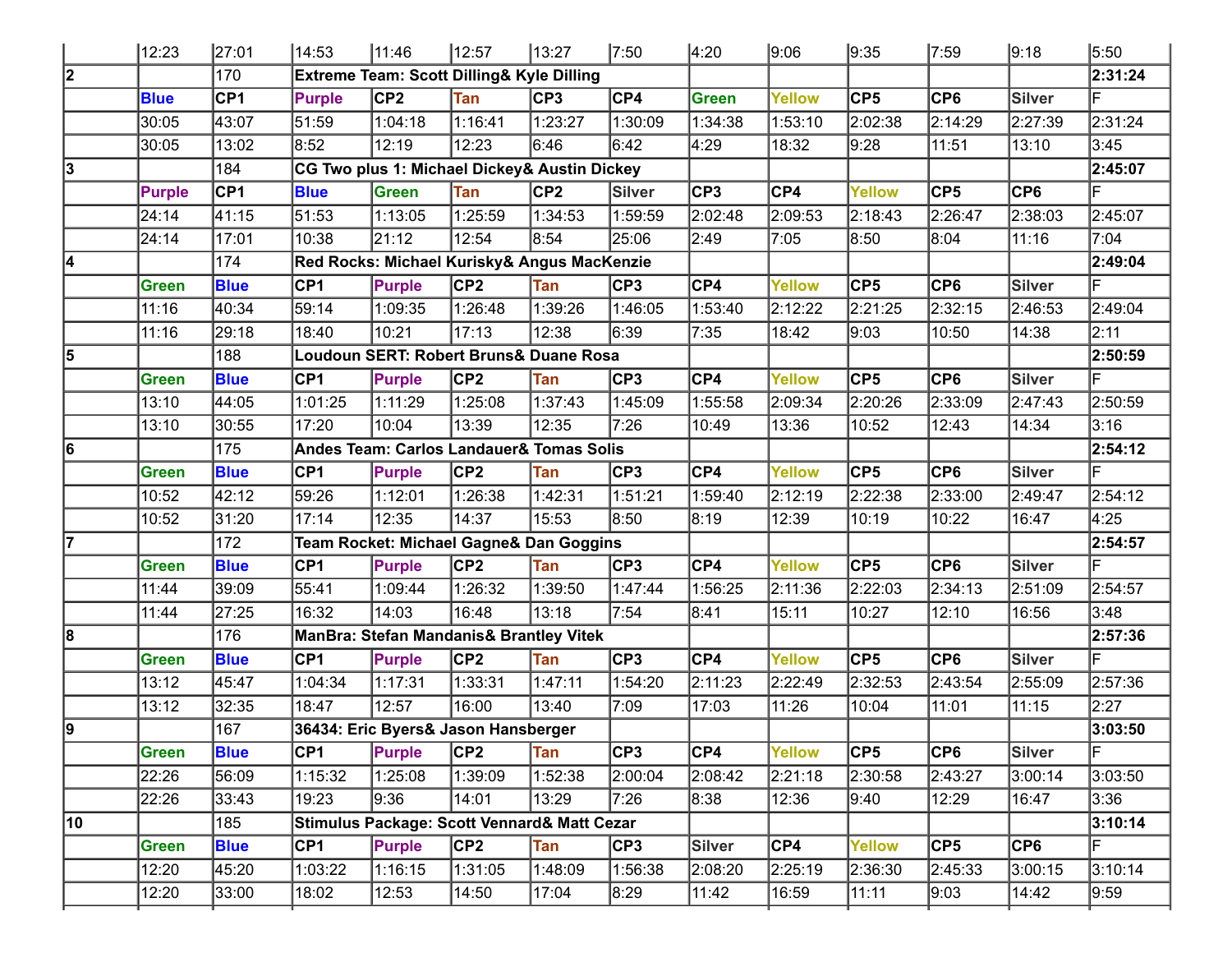| 11 |               | 178             |                 | Team Bromance: Mathew Miller& William Wolanski                  |                 |            |            |                         |               |               |         |         | 3:12:10 |
|----|---------------|-----------------|-----------------|-----------------------------------------------------------------|-----------------|------------|------------|-------------------------|---------------|---------------|---------|---------|---------|
|    | Green         | <b>Blue</b>     | CP1             | <b>Purple</b>                                                   | CP2             | Tan        | CP3        | $\overline{\text{CP4}}$ | <b>Yellow</b> | CP5           | CP6     | Silver  | F       |
|    | 12:52         | 50:59           | 1:10:43         | 1:24:57                                                         | 1:40:55         | 1:55:30    | 2:03:04    | 2:12:00                 | 2:26:31       | 2:39:50       | 2:54:20 | 3:09:00 | 3:12:10 |
|    | 12:52         | 38:07           | 19:44           | 14:14                                                           | 15:58           | 14:35      | 7:34       | 8:56                    | 14:31         | 13:19         | 14:30   | 14:40   | 3:10    |
| 12 |               | 169             |                 | Paul Cook & Ron Pfeiffer                                        |                 |            |            |                         |               |               |         |         | 3:12:43 |
|    | Green         | <b>Blue</b>     | CP1             | <b>Purple</b>                                                   | CP <sub>2</sub> | Tan        | CP3        | Silver                  | CP4           | <b>Yellow</b> | CP5     | CP6     | F       |
|    | 17:52         | 51:06           | 1:07:23         | 1:20:20                                                         | 1:36:00         | 1:50:03    | 1:56:58    | 2:00:45                 | 2:12:10       | 2:41:46       | 2:51:15 | 3:05:44 | 3:12:43 |
|    | 17:52         | 33:14           | 16:17           | 12:57                                                           | 15:40           | 14:03      | 6:55       | 3:47                    | 11:25         | 29:36         | 9:29    | 14:29   | 6:59    |
| 13 |               | 183             |                 | Williams and Clark Expediation: Johnathan Williams& Scott Clark |                 |            |            |                         |               |               |         |         | 3:13:13 |
|    | <b>Purple</b> | <b>CP1</b>      | CP2             | <b>Tan</b>                                                      | CP3             | CP4        | <b>Red</b> | Green                   | <b>Yellow</b> | CP5           | CP6     | Silver  | F       |
|    | 31:33         | 57:15           | 1:21:58         | 1:35:07                                                         | 1:41:38         | 1:50:48    | 2:08:08    | 2:24:04                 | 2:36:21       | 2:46:25       | 2:57:39 | 3:09:50 | 3:13:13 |
|    | 31:33         | 25:42           | 24:43           | 13:09                                                           | 6:31            | 9:10       | 17:20      | 15:56                   | 12:17         | 10:04         | 11:14   | 12:11   | 3:23    |
| 14 |               | 165             |                 | Veteran Rookies: Chris Ammon& Gordon Lubold                     |                 |            |            |                         |               |               |         |         | 3:15:07 |
|    | <b>Blue</b>   | CP <sub>1</sub> | <b>Purple</b>   | CP <sub>2</sub>                                                 | CP3             | Silver     | CP4        | Green                   | <b>Yellow</b> | <b>Tan</b>    | CP5     | CP6     | ΙĒ.     |
|    | 38:06         | 59:59           | 1:13:01         | 1:28:10                                                         | 1:47:49         | 1:53:19    | 2:11:14    | 2:20:47                 | 2:31:50       | 2:38:34       | 2:56:40 | 3:09:18 | 3:15:07 |
|    | 38:06         | 21:53           | 13:02           | 15:09                                                           | 19:39           | 5:30       | 17:55      | 9:33                    | 11:03         | 6:44          | 18:06   | 12:38   | 5:49    |
| 15 |               | 181             |                 | Thin Blue Line: Marty Speak& Michael Davies                     |                 |            |            |                         |               |               |         |         | 3:17:48 |
|    | Green         | <b>Blue</b>     | CP1             | <b>Purple</b>                                                   | CP <sub>2</sub> | Tan        | CP3        | CP4                     | <b>Yellow</b> | CP5           | CP6     | Silver  | lF.     |
|    | 13:58         | 55:27           | 1:17:30         | 1:33:30                                                         | 1:54:13         | 2:09:45    | 2:18:34    | 2:26:17                 | 2:39:32       | 2:50:35       | 3:00:30 | 3:15:10 | 3:17:48 |
|    | 13:58         | 41:29           | $ 22:03\rangle$ | 16:00                                                           | 20:43           | 15:32      | 8:49       | 7:43                    | 13:15         | 11:03         | 9:55    | 14:40   | 2:38    |
| 16 |               | 179             |                 | Miller and Cribbs: Paul Miller& Josh Cribbs                     |                 |            |            |                         |               |               |         |         | 3:17:57 |
|    | <b>Green</b>  | <b>Blue</b>     | CP1             | <b>Purple</b>                                                   | C <sub>P2</sub> | Tan        | CP3        | CP4                     | Yellow        | CP5           | CP6     | Silver  | ΙĒ.     |
|    | 9:48          | 43:25           | 1:01:46         | 1:14:58                                                         | 1:33:16         | 1:48:27    | 1:56:30    | 2:06:31                 | 2:24:01       | 2:41:42       | 2:56:18 | 3:14:41 | 3:17:57 |
|    | 9:48          | 33:37           | 18:21           | 13:12                                                           | 18:18           | 15:11      | 8:03       | 10:01                   | 17:30         | 17:41         | 14:36   | 18:23   | 3:16    |
| 17 |               | 166             |                 | DO WORK: Patrick Batu& Ryan Wakefield                           |                 |            |            |                         |               |               |         |         | 3:30:55 |
|    | <b>Green</b>  | <b>Blue</b>     | CP1             | <b>Purple</b>                                                   | C <sub>P2</sub> | Tan        | CP3        | CP4                     | <b>Orange</b> | Yellow        | CP5     | CP6     | ΙĒ.     |
|    | 14:34         | 56:21           | 1:17:32         | 1:26:34                                                         | 1:42:26         | 1:58:19    | 2:05:52    | 2:18:04                 | 2:28:09       | 2:57:44       | 3:10:21 | 3:21:33 | 3:30:55 |
|    | 14:34         | 41:47           | 21:11           | 9:02                                                            | 15:52           | 15:53      | 7:33       | 12:12                   | 10:05         | 29:35         | 12:37   | 11:12   | 9:22    |
| 18 |               | 173             |                 | Ah Uh - Yeah: Michael Gildea& Ian Gildea                        |                 |            |            |                         |               |               |         |         | 3:34:18 |
|    | Green         | <b>Blue</b>     | CP1             | Purple                                                          | CP2             | <b>Tan</b> | Silver     | CP3                     | CP4           | Yellow        | CP5     | CP6     | lF.     |
|    | 21:56         | 1:02:21         | 1:24:19         | 1:44:23                                                         | 2:05:16         | 2:20:36    | 2:34:14    | 2:38:32                 | 2:47:02       | 3:01:26       | 3:14:01 | 3:25:38 | 3:34:18 |
|    | 21:56         | 40:25           | 21:58           | 20:04                                                           | 20:53           | 15:20      | 13:38      | 4:18                    | 8:30          | 14:24         | 12:35   | 11:37   | 8:40    |
| 19 |               | 168             |                 | The Bentleys: Kody Cario& Dickens Bishop                        |                 |            |            |                         |               |               |         |         | 3:37:37 |
|    | Green         | <b>Blue</b>     | CP1             | Purple                                                          | C <sub>P2</sub> | <b>Tan</b> | CP3        | $C$ P4                  | Yellow        | CP5           | CP6     | Silver  | F       |
|    | 17:40         | 55:16           | 1:18:00         | 1:31:51                                                         | 1:54:04         | 2:07:32    | 2:14:44    | 2:24:23                 | 2:46:40       | 3:03:27       | 3:14:56 | 3:33:31 | 3:37:37 |
|    | 17:40         | 37:36           | 22:44           | 13:51                                                           | 22:13           | 13:28      | 7:12       | 9:39                    | 22:17         | 16:47         | 11:29   | 18:35   | 4:06    |
| 20 |               | 171             |                 | Two Loose Screws: Hakan Egeli& AJ Tosyali                       |                 |            |            |                         |               |               |         |         | 3:38:46 |
|    |               |                 |                 |                                                                 |                 |            |            |                         |               |               |         |         |         |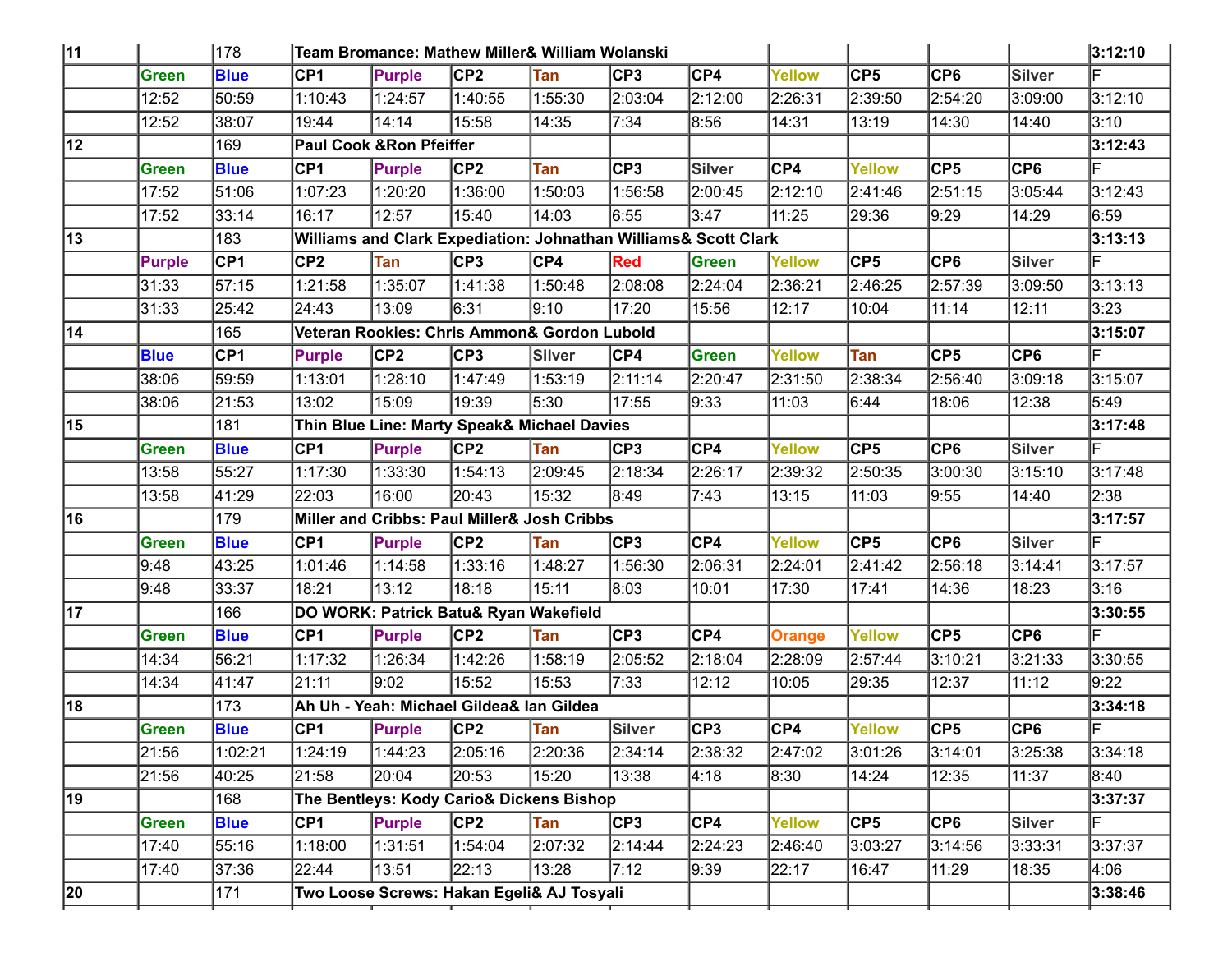|        | Green         | <b>Blue</b>     | CP1             | <b>Purple</b> | CP2                                                                           | <b>Tan</b> | CP3     | CP4            | Yellow        | CP5           | CP6              | Silver          | lF       |
|--------|---------------|-----------------|-----------------|---------------|-------------------------------------------------------------------------------|------------|---------|----------------|---------------|---------------|------------------|-----------------|----------|
|        | 16:54         | 48:44           | 1:06:06         | 1:19:08       | 1:35:15                                                                       | 1:50:57    | 1:58:17 | 2:44:04        | 2:56:18       | 3:06:16       | 3:20:49          | 3:36:05         | 3:38:46  |
|        | 16:54         | 31:50           | 17:22           | 13:02         | 16:07                                                                         | 15:42      | 7:20    | 45:47          | 12:14         | 9:58          | 14:33            | 15:16           | 2:41     |
| 21     |               | 186             |                 |               | Dunkrik II: Dennis Walters& Jon Baldwin                                       |            |         |                |               |               |                  |                 | 3:46:18  |
|        | Green         | <b>Blue</b>     | CP <sub>1</sub> | <b>Purple</b> | CP <sub>2</sub>                                                               | Tan        | CP3     | Silver         | CP4           | <b>Yellow</b> | $\overline{CP5}$ | CP <sub>6</sub> | F        |
|        | 13:30         | 47:23           | 1:10:38         | 1:22:33       | 1:38:22                                                                       | 1:50:54    | 1:57:59 | 2:06:48        | 2:21:54       | 2:44:23       | 2:55:06          | 3:39:04         | 3:46:18  |
|        | 13:30         | 33:53           | 23:15           | 11:55         | 15:49                                                                         | 12:32      | 7:05    | 8:49           | 15:06         | 22:29         | 10:43            | 43:58           | 7:14     |
| 22     |               | 177             |                 |               | D.K.: Josh McCoy& Matt Kovats                                                 |            |         |                |               |               |                  |                 | 3:53:59  |
|        | <b>Silver</b> | Green           | <b>Blue</b>     | <b>CP1</b>    | <b>Purple</b>                                                                 | CP2        | Tan     | $\mathsf{CP}3$ | CP4           | <b>Yellow</b> | $\overline{CP5}$ | CP <sub>6</sub> | F        |
|        | 9:24          | 38:58           | 1:26:38         | 1:48:31       | 1:58:54                                                                       | 2:17:32    | 2:41:00 | 2:49:47        | 2:59:34       | 3:15:50       | 3:27:28          | 3:43:59         | 3:53:59  |
|        | 9:24          | 29:34           | 47:40           | 21:53         | 10:23                                                                         | 18:38      | 23:28   | 8:47           | 9:47          | 16:16         | 11:38            | 16:31           | 10:00    |
| 23     |               | 180             |                 |               | Tequila Drink'n Terps: Pablo Rojas& George Svejda                             |            |         |                |               |               |                  |                 | 5:41:41  |
|        | <b>Red</b>    | <b>Green</b>    | CP <sub>1</sub> | <b>Purple</b> | CP <sub>2</sub>                                                               | Tan        | CP3     | CP4            | Yellow        | CP5           | CP6              | F               | 1 Hr Pen |
|        | 27:32         | 50:28           | 2:08:27         | 2:32:10       | 2:58:54                                                                       | 3:19:44    | 3:27:36 | 3:38:43        | 3:58:12       | 4:12:53       | 4:29:36          | 4:41:41         | 5:41:41  |
|        | 27:32         | 22:56           | 1:17:59         | 23:43         | 26:44                                                                         | 20:50      | 7:52    | 11:07          | 19:29         | 14:41         | 16:43            | 12:05           | 1:00     |
| ∣Co-Ed |               |                 |                 |               |                                                                               |            |         |                |               |               |                  |                 |          |
|        |               | 213             |                 |               | That's what she said: Debra Whiteheart, Louis Whiteheart & Matthew Whiteheart |            |         |                |               |               |                  |                 | 2:29:46  |
|        | <b>Green</b>  | <b>Blue</b>     | CP1             | Purple        | CP <sub>2</sub>                                                               | Tan        | CP3     | CP4            | <b>Yellow</b> | CP5           | CP6              | Silver          | F        |
|        | 10:00         | 37:57           | 53:28           | 1:05:37       | 1:19:08                                                                       | 1:30:25    | 1:37:01 | 1:43:39        | 1:53:45       | 2:02:18       | 2:15:33          | 2:26:53         | 2:29:46  |
|        | 10:00         | 27:57           | 15:31           | 12:09         | 13:31                                                                         | 11:17      | 6:36    | 6:38           | 10:06         | 8:33          | 13:15            | 11:20           | 2:53     |
| 2      |               | 207             |                 |               | Can't Win for Losin': Mark Harris, Margo Harris & Kelly Clarke                |            |         |                |               |               |                  |                 | 2:46:15  |
|        | <b>Green</b>  | <b>Blue</b>     | CP1             | <b>Purple</b> | CP2                                                                           | Tan        | CP3     | CP4            | <b>Yellow</b> | CP5           | CP6              | Silver          | IF       |
|        | 11:40         | 42:58           | 1:01:43         | 1:13:52       | 1:28:06                                                                       | 1:40:58    | 1:49:23 | 1:57:33        | 2:09:58       | 2:18:57       | 2:28:18          | 2:42:37         | 2:46:15  |
|        | 11:40         | 31:18           | 18:45           | 12:09         | 14:14                                                                         | 12:52      | 8:25    | 8:10           | 12:25         | 8:59          | 9:21             | 14:19           | 3:38     |
| 3      |               | 205             |                 |               | Lugnuts II: Sean Gallagher, Stacie McSpadden & Sean Harapko                   |            |         |                |               |               |                  |                 | 2:49:59  |
|        | <b>Red</b>    | <b>Blue</b>     | CP1             | <b>Purple</b> | C <sub>P2</sub>                                                               | Tan        | CP3     | CP4            | Green         | <b>Yellow</b> | CP5              | CP6             | F        |
|        | 17:05         | 59:21           | 1:17:21         | 1:26:42       | 1:40:14                                                                       | 1:53:28    | 2:00:10 | 2:09:44        | 2:14:18       | 2:24:21       | 2:33:05          | 2:43:34         | 2:49:59  |
|        | 17:05         | 42:16           | 18:00           | 9:21          | 13:32                                                                         | 13:14      | 6:42    | 9:34           | 4:34          | 10:03         | 8:44             | 10:29           | 6:25     |
| 14     |               | 203             |                 |               | Team Beer Run: Kara Calvert, Michael Campbel & Michael Chavira                |            |         |                |               |               |                  |                 | 3:06:19  |
|        | <b>Purple</b> | CP <sub>1</sub> | CP <sub>2</sub> | Tan           | CP3                                                                           | Silver     | CP4     | Orange         | Green         | Yellow        | CP5              | CP6             | F        |
|        | 28:08         | 59:38           | 1:23:51         | 1:37:13       | 1:45:01                                                                       | 1:48:38    | 1:58:24 | 2:06:43        | 2:26:13       | 2:38:08       | 2:49:10          | 2:59:42         | 3:06:19  |
|        | 28:08         | 31:30           | 24:13           | 13:22         | 7:48                                                                          | 3:37       | 9:46    | 8:19           | 19:30         | 11:55         | 11:02            | 10:32           | 6:37     |
| 5      |               | 214             |                 |               | Kind of Chunky: Joe Zaczyk, Megan Petratis & Sandy Stanley                    |            |         |                |               |               |                  |                 | 3:08:29  |
|        | Green         | <b>Blue</b>     | CP1             | <b>Purple</b> | CP <sub>2</sub>                                                               | Tan        | CP3     | CP4            | Yellow        | CP5           | CP6              | Silver          | F        |
|        | 17:18         | 47:36           | 1:05:52         | 1:19:33       | 1:35:41                                                                       | 1:48:51    | 1:55:50 | 2:11:34        | 2:23:15       | 2:33:43       | 2:49:40          | 3:05:17         | 3:08:29  |
|        | 17:18         | 30:18           | 18:16           | 13:41         | 16:08                                                                         | 13:10      | 6:59    | 15:44          | 11:41         | 10:28         | 15:57            | 15:37           | 3:12     |
| 6      |               | 211             |                 |               | Hot Mess: Paige Smith, Bryan Lynch & Ric Willard                              |            |         |                |               |               |                  |                 | 3:09:10  |
|        |               |                 |                 |               |                                                                               |            |         |                |               |               |                  |                 |          |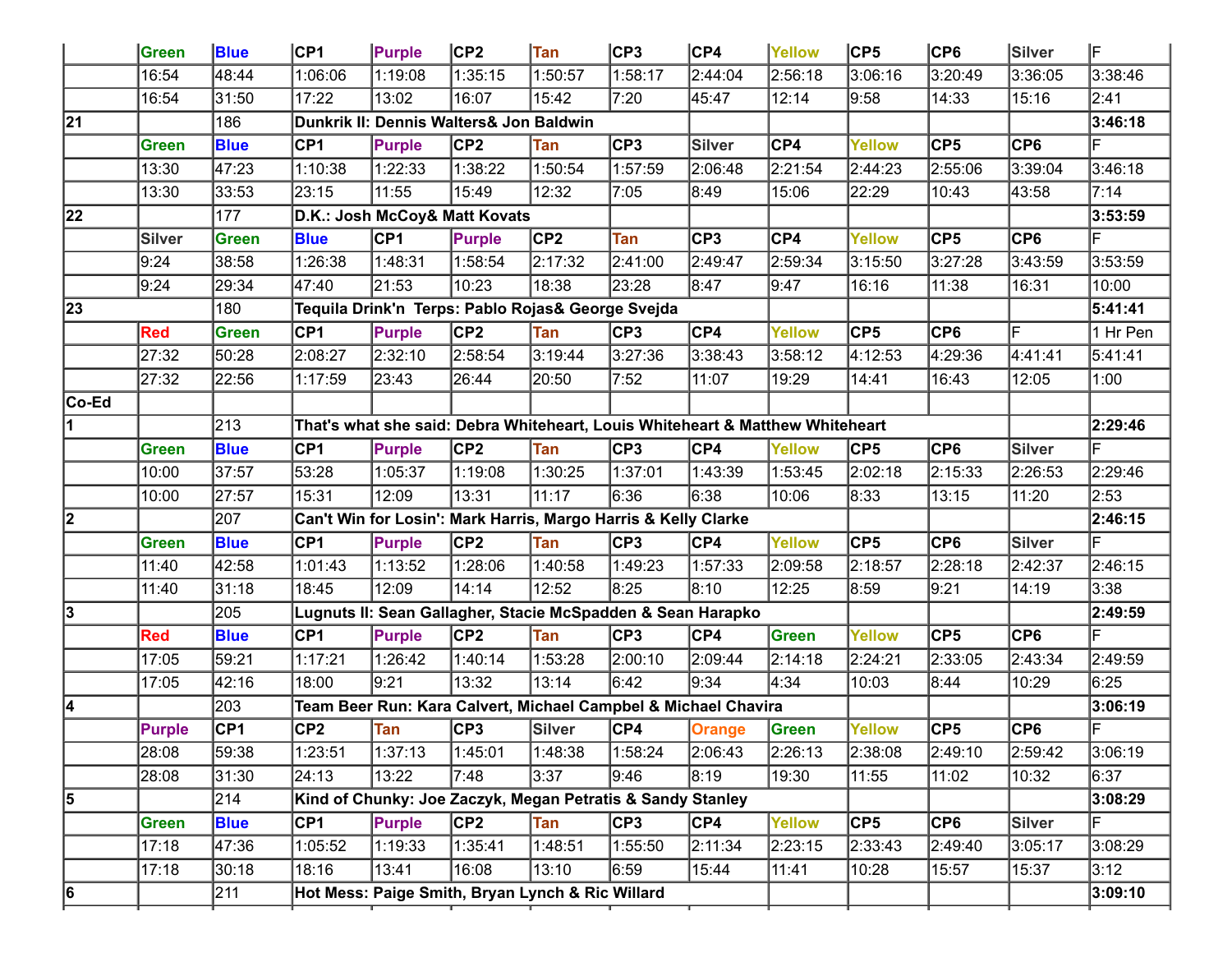|        | Green        | Yellow          | <b>Blue</b>     | CP1                                                             | Purple          | CP <sub>2</sub> | Tan     | CP3     | CP4           | CP5            | CP6             | Silver           | lF.     |
|--------|--------------|-----------------|-----------------|-----------------------------------------------------------------|-----------------|-----------------|---------|---------|---------------|----------------|-----------------|------------------|---------|
|        | 14:14        | 27:44           | 48:28           | 1:06:13                                                         | 1:20:16         | 1:36:08         | 1:49:55 | 1:56:50 | 2:06:50       | 2:37:38        | 2:47:54         | 3:05:49          | 3:09:10 |
|        | 14:14        | 13:30           | 20:44           | 17:45                                                           | 14:03           | 15:52           | 13:47   | 6:55    | 10:00         | 30:48          | 10:16           | 17:55            | 3:21    |
| 17     |              | 208             |                 | 2 Girls and a Guy: Mandy Hayungs, Julie Kelly & Tony Rabak      |                 |                 |         |         |               |                |                 |                  | 3:12:56 |
|        | Green        | <b>Blue</b>     | CP <sub>1</sub> | Purple                                                          | CP2             | Tan             | CP3     | CP4     | <b>Yellow</b> | $\mathsf{CP}5$ | CP <sub>6</sub> | Silver           | F       |
|        | 12:31        | 46:53           | 1:06:19         | 1:20:10                                                         | 1:36:24         | 1:50:17         | 1:57:10 | 2:06:05 | 2:20:23       | 2:40:11        | 2:53:39         | 3:10:03          | 3:12:56 |
|        | 12:31        | 34:22           | 19:26           | 13:51                                                           | 16:14           | 13:53           | 6:53    | 8:55    | 14:18         | 19:48          | 13:28           | 16:24            | 2:53    |
| 8      |              | 201             |                 | Team Chaotic: Lilah Al Masri, Chris Demay & Megan Ederle        |                 |                 |         |         |               |                |                 |                  | 3:24:45 |
|        | Green        | <b>Blue</b>     | CP <sub>1</sub> | <b>Purple</b>                                                   | CP2             | Tan             | CP3     | CP4     | Yellow        | $\mathsf{CP}5$ | CP <sub>6</sub> | Silver           | F       |
|        | 12:38        | 49:25           | 1:10:05         | 1:24:55                                                         | 1:43:07         | 1:58:08         | 2:07:05 | 2:19:57 | 2:33:28       | 2:45:54        | 3:00:34         | 3:21:31          | 3:24:45 |
|        | 12:38        | 36:47           | 20:40           | 14:50                                                           | 18:12           | 15:01           | 8:57    | 12:52   | 13:31         | 12:26          | 14:40           | 20:57            | 3:14    |
| 9      |              | 212             |                 | MissLeadingU: Mark Thomsen, Lisa Vonder Haar & Sarah Libeau     |                 |                 |         |         |               |                |                 |                  | 3:32:08 |
|        | Green        | <b>Blue</b>     | CP <sub>1</sub> | <b>Purple</b>                                                   | CP2             | Tan             | CP3     | CP4     | Yellow        | $\mathsf{CP}5$ | CP6             | Silver           | F       |
|        | 17:44        | 59:30           | 1:24:03         | 1:37:51                                                         | 2:03:16         | 2:19:33         | 2:28:34 | 2:37:14 | 2:52:01       | 3:03:39        | 3:14:22         | 3:29:01          | 3:32:08 |
|        | 17:44        | 41:46           | 24:33           | 13:48                                                           | 25:25           | 16:17           | 9:01    | 8:40    | 14:47         | 11:38          | 10:43           | 14:39            | 3:07    |
| 10     |              | 204             |                 | Moss-Eaters: Cathy Chen, Susan Taing & Akira Irie               |                 |                 |         |         |               |                |                 |                  | 3:41:53 |
|        | <b>Green</b> | <b>Blue</b>     | CP1             | <b>Purple</b>                                                   | CP2             | Tan             | CP3     | CP4     | Yellow        | $\mathsf{CP}5$ | CP6             | <b>Silver</b>    | F       |
|        | 12:54        | 47:26           | 1:06:39         | 1:22:44                                                         | 1:42:34         | 2:06:44         | 2:19:59 | 2:44:18 | 2:57:19       | 3:08:03        | 3:20:59         | 3:38:46          | 3:41:53 |
|        | 12:54        | 34:32           | 19:13           | 16:05                                                           | 19:50           | 24:10           | 13:15   | 24:19   | 13:01         | 10:44          | 12:56           | 17:47            | 3:07    |
| 11     |              | 209             |                 | Fam vs. Wild: Hieu Nguyen, Amy Sullivan & Ed Sullivan           |                 |                 |         |         |               |                |                 |                  | 3:49:07 |
|        | <b>Green</b> | <b>Blue</b>     | CP1             | Purple                                                          | CP2             | Tan             | CP3     | CP4     | Orange        | <b>Yellow</b>  | CP5             | $\overline{CP6}$ | F       |
|        | 14:46        | 47:17           | 1:06:18         | 1:23:02                                                         | 1:41:57         | 2:00:29         | 2:10:33 | 2:24:52 | 2:33:29       | 3:12:10        | 3:25:22         | 3:39:21          | 3:49:07 |
|        | 14:46        | 32:31           | 19:01           | 16:44                                                           | 18:55           | 18:32           | 10:04   | 14:19   | 8:37          | 38:41          | 13:12           | 13:59            | 9:46    |
| 12     |              | 210             |                 | Free Willing: Princeton Simeona, Rhiana Allston & Logan Haney   |                 |                 |         |         |               |                |                 |                  | 3:56:31 |
|        | <b>Blue</b>  | CP <sub>1</sub> | <b>Purple</b>   | CP2                                                             | Tan             | CP3             | CP4     | Green   | <b>Yellow</b> | $\mathsf{CP}5$ | CP6             | <b>Silver</b>    | F       |
|        | 49:34        | 1:10:54         | 1:26:58         | 1:48:41                                                         | 2:04:36         | 2:13:53         | 2:26:14 | 2:36:37 | 2:55:07       | 3:11:35        | 3:33:22         | 3:53:03          | 3:56:31 |
|        | 49:34        | 21:20           | 16:04           | 21:43                                                           | 15:55           | 9:17            | 12:21   | 10:23   | 18:30         | 16:28          | 21:47           | 19:41            | 3:28    |
| 13     |              | 202             |                 | Give Way: Michael Byers, Edward Brooke & Mary Beth Brooke       |                 |                 |         |         |               |                |                 |                  | 3:59:00 |
|        | <b>Green</b> | <b>Blue</b>     | CP <sub>1</sub> | <b>Purple</b>                                                   | CP <sub>2</sub> | Tan             | CP3     | CP4     | Yellow        | $\mathsf{CP}5$ | CP6             | <b>Silver</b>    | F       |
|        | 16:15        | 57:15           | 1:20:24         | 1:36:45                                                         | 1:57:59         | 2:13:11         | 2:22:16 | 2:31:40 | 2:50:44       | 3:06:47        | 3:33:40         | 3:55:06          | 3:59:00 |
|        | 16:15        | 41:00           | 23:09           | 16:21                                                           | 21:14           | 15:12           | 9:05    | 9:24    | 19:04         | 16:03          | 26:53           | 21:26            | 3:54    |
| 14     |              | 206             |                 | Blonde Sandwich: Jonathan Guidry, Amanda Guidry & Jenny Ketchel |                 |                 |         |         |               |                |                 |                  | 4:05:25 |
|        | Green        | <b>Blue</b>     | CP1             | Purple                                                          | CP2             | Tan             | CP3     | CP4     | Yellow        | CP5            | CP6             | <b>Silver</b>    | F       |
|        | 12:46        | 51:11           | 1:12:00         | 1:31:14                                                         | 1:53:05         | 2:13:54         | 2:22:37 | 2:33:37 | 2:48:02       | 3:01:19        | 3:44:31         | 4:01:40          | 4:05:25 |
|        | 12:46        | 38:25           | 20:49           | 19:14                                                           | 21:51           | 20:49           | 8:43    | 11:00   | 14:25         | 13:17          | 43:12           | 17:09            | 3:45    |
|        |              |                 |                 |                                                                 |                 |                 |         |         |               |                |                 |                  |         |
| Female |              |                 |                 |                                                                 |                 |                 |         |         |               |                |                 |                  |         |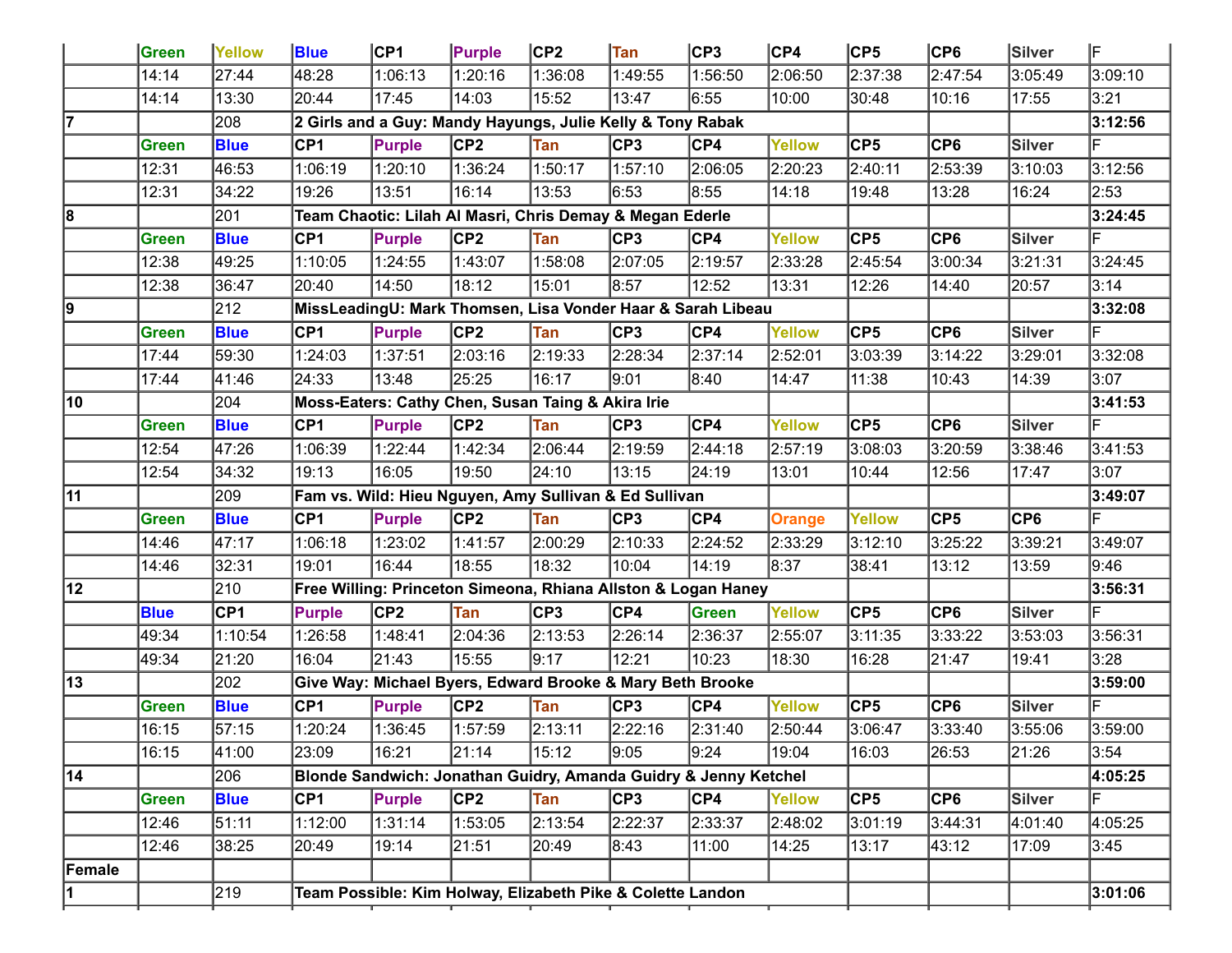|      | Green         | <b>Blue</b>     | CP1             | Purple        | CP <sub>2</sub>                                                     | Tan        | Silver        | CP3     | CP4           | Yellow         | CP5     | CP6              | lF      |
|------|---------------|-----------------|-----------------|---------------|---------------------------------------------------------------------|------------|---------------|---------|---------------|----------------|---------|------------------|---------|
|      | 13:21         | 43:31           | 1:00:17         | 1:13:33       | 1:26:11                                                             | 1:40:22    | 1:52:19       | 1:55:09 | 2:10:47       | 2:23:53        | 2:40:18 | 2:53:00          | 3:01:06 |
|      | 13:21         | 30:10           | 16:46           | 13:16         | 12:38                                                               | 14:11      | 11:57         | 2:50    | 15:38         | 13:06          | 16:25   | 12:42            | 8:06    |
| 2    |               | 217             |                 |               | High Maintenance: Karen Druffel, Kathy Sabatini & Silvia Bouchard   |            |               |         |               |                |         |                  | 3:31:01 |
|      | <b>Purple</b> | CP <sub>1</sub> | CP <sub>2</sub> | Tan           | CP3                                                                 | CP4        | <b>Orange</b> | Green   | Yellow        | $\mathsf{CP}5$ | CP6     | <b>Silver</b>    | F       |
|      | 31:43         | 55:30           | 1:33:36         | 1:52:16       | 2:01:47                                                             | 2:19:17    | 2:25:58       | 2:43:30 | 2:55:48       | 3:05:02        | 3:13:22 | 3:27:58          | 3:31:01 |
|      | 31:43         | 23:47           | 38:06           | 18:40         | 9:31                                                                | 17:30      | 6:41          | 17:32   | 12:18         | 9:14           | 8:20    | 14:36            | 3:03    |
| 3    |               | 215             |                 |               | That's What He Said: Amy Beley, Gina Krump & Evelyn Swain           |            |               |         |               |                |         |                  | 3:31:58 |
|      | Green         | <b>Blue</b>     | CP <sub>1</sub> | Purple        | CP2                                                                 | Tan        | CP3           | CP4     | Yellow        | $\mathsf{CP}5$ | CP6     | <b>Silver</b>    | F       |
|      | 13:26         | 50:50           | 1:10:56         | 1:26:22       | 1:50:01                                                             | 2:07:16    | 2:18:07       | 2:26:48 | 2:43:59       | 2:56:55        | 3:15:12 | 3:29:28          | 3:31:58 |
|      | 13:26         | 37:24           | 20:06           | 15:26         | 23:39                                                               | 17:15      | 10:51         | 8:41    | 17:11         | 12:56          | 18:17   | 14:16            | 2:30    |
| 14   |               | 218             |                 |               | T.A.K.: Kate Fritz, Tenley Martin & Anna Bedford                    |            |               |         |               |                |         |                  | 4:21:18 |
|      | <b>Green</b>  | <b>Blue</b>     | CP <sub>1</sub> | <b>Purple</b> | CP2                                                                 | Tan        | CP3           | CP4     | Yellow        | $\mathsf{CP}5$ | CP6     | Silver           | F       |
|      | 15:20         | 1:02:54         | 1:32:01         | 1:52:33       | 2:19:34                                                             | 2:42:23    | 2:51:14       | 3:06:29 | 3:25:05       | 3:38:23        | 3:54:13 | 4:17:01          | 4:21:18 |
|      | 15:20         | 47:34           | 29:07           | 20:32         | 27:01                                                               | 22:49      | 8:51          | 15:15   | 18:36         | 13:18          | 15:50   | 22:48            | 4:17    |
| 5    |               | 222             |                 |               | Triple Sec: Joanne Wolfe, Dana Waring & Melissa Astin               |            |               |         |               |                |         |                  | 4:27:36 |
|      | Green         | <b>Blue</b>     | CP1             | Purple        | CP2                                                                 | Tan        | CP3           | CP4     | Yellow        | $\mathsf{CP}5$ | CP6     | <b>Silver</b>    | F       |
|      | 16:28         | 1:05:41         | 1:32:15         | 1:56:24       | 2:26:32                                                             | 2:45:36    | 2:55:42       | 3:08:17 | 3:28:43       | 3:47:07        | 4:05:32 | 4:23:42          | 4:27:36 |
|      | 16:28         | 49:13           | 26:34           | 24:09         | 30:08                                                               | 19:04      | 10:06         | 12:35   | 20:26         | 18:24          | 18:25   | 18:10            | 3:54    |
| 6    |               | 220             |                 |               | The Resolutionaries: Jessica Rocha, Hope Durack & Jennifer Epperson |            |               |         |               |                |         |                  | 4:50:33 |
|      | <b>Purple</b> | CP <sub>1</sub> | <b>Blue</b>     | <b>Yellow</b> | CP2                                                                 | Tan        | CP3           | CP4     | Orange        | Green          | CP5     | $\overline{CP6}$ | F       |
|      | 37:48         | 1:08:28         | 1:29:31         | 2:08:03       | 2:35:28                                                             | 2:54:37    | 3:06:26       | 3:18:13 | 3:27:14       | 3:52:57        | 4:23:40 | 4:40:20          | 4:50:33 |
|      | 37:48         | 30:40           | 21:03           | 38:32         | 27:25                                                               | 19:09      | 11:49         | 11:47   | 9:01          | 25:43          | 30:43   | 16:40            | 10:13   |
| 17   |               | 216             |                 |               | blue footed boobies: Brittany Carter, Christi Kruse & Diane Wyse    |            |               |         |               |                |         |                  | 5:08:12 |
|      | <b>Blue</b>   | CP <sub>1</sub> | <b>Purple</b>   | CP2           | Tan                                                                 | CP3        | CP4           | Green   | <b>Yellow</b> | $\mathsf{CP}5$ | CP6     | <b>Silver</b>    | F       |
|      | 1:15:06       | 1:38:33         | 1:55:24         | 2:18:19       | 2:42:38                                                             | 2:52:59    | 3:08:48       | 3:18:44 | 3:42:12       | 3:59:23        | 4:46:00 | 5:04:11          | 5:08:12 |
|      | 1:15:06       | 23:27           | 16:51           | 22:55         | 24:19                                                               | 10:21      | 15:49         | 9:56    | 23:28         | 17:11          | 46:37   | 18:11            | 4:01    |
| Male |               |                 |                 |               |                                                                     |            |               |         |               |                |         |                  |         |
| 11.  |               | 232             |                 |               | Vertical Experience! Part Deux: Mike Lui, Mike Furst & Alan Zang    |            |               |         |               |                |         |                  | 2:27:51 |
|      | <b>Purple</b> | CP1             | <b>Blue</b>     | Yellow        | CP2                                                                 | <b>Tan</b> | CP3           | Silver  | CP4           | Green          | CP5     | CP6              | F       |
|      | 24:23         | 46:32           | 56:39           | 1:11:03       | 1:19:27                                                             | 1:31:00    | 1:37:09       | 1:41:02 | 1:50:37       | 1:55:06        | 2:13:15 | 2:21:48          | 2:27:51 |
|      | 24:23         | 22:09           | 10:07           | 14:24         | 8:24                                                                | 11:33      | 6:09          | 3:53    | 9:35          | 4:29           | 18:09   | 8:33             | 6:03    |
| 2    |               | 243             |                 |               | 406 Janie Vtribe: Jonathan Wood, David Berg & Kyle Urda             |            |               |         |               |                |         |                  | 2:48:25 |
|      | <b>Green</b>  | <b>Blue</b>     | CP1             | <b>Purple</b> | CP2                                                                 | Tan        | CP3           | CP4     | Yellow        | CP5            | CP6     | <b>Silver</b>    | E       |
|      | 10:29         | 43:07           | 1:01:04         | 1:15:20       | 1:28:59                                                             | 1:41:28    | 1:48:02       | 1:58:57 | 2:10:25       | 2:23:48        | 2:32:43 | 2:45:11          | 2:48:25 |
|      | 10:29         | 32:38           | 17:57           | 14:16         | 13:39                                                               | 12:29      | 6:34          | 10:55   | 11:28         | 13:23          | 8:55    | 12:28            | 3:14    |
| 3    |               | 224             |                 |               | LAYC: Steve Chaplain, Clark Johnston & Mike Leon                    |            |               |         |               |                |         |                  | 2:49:01 |
|      |               |                 |                 |               |                                                                     |            |               |         |               |                |         |                  |         |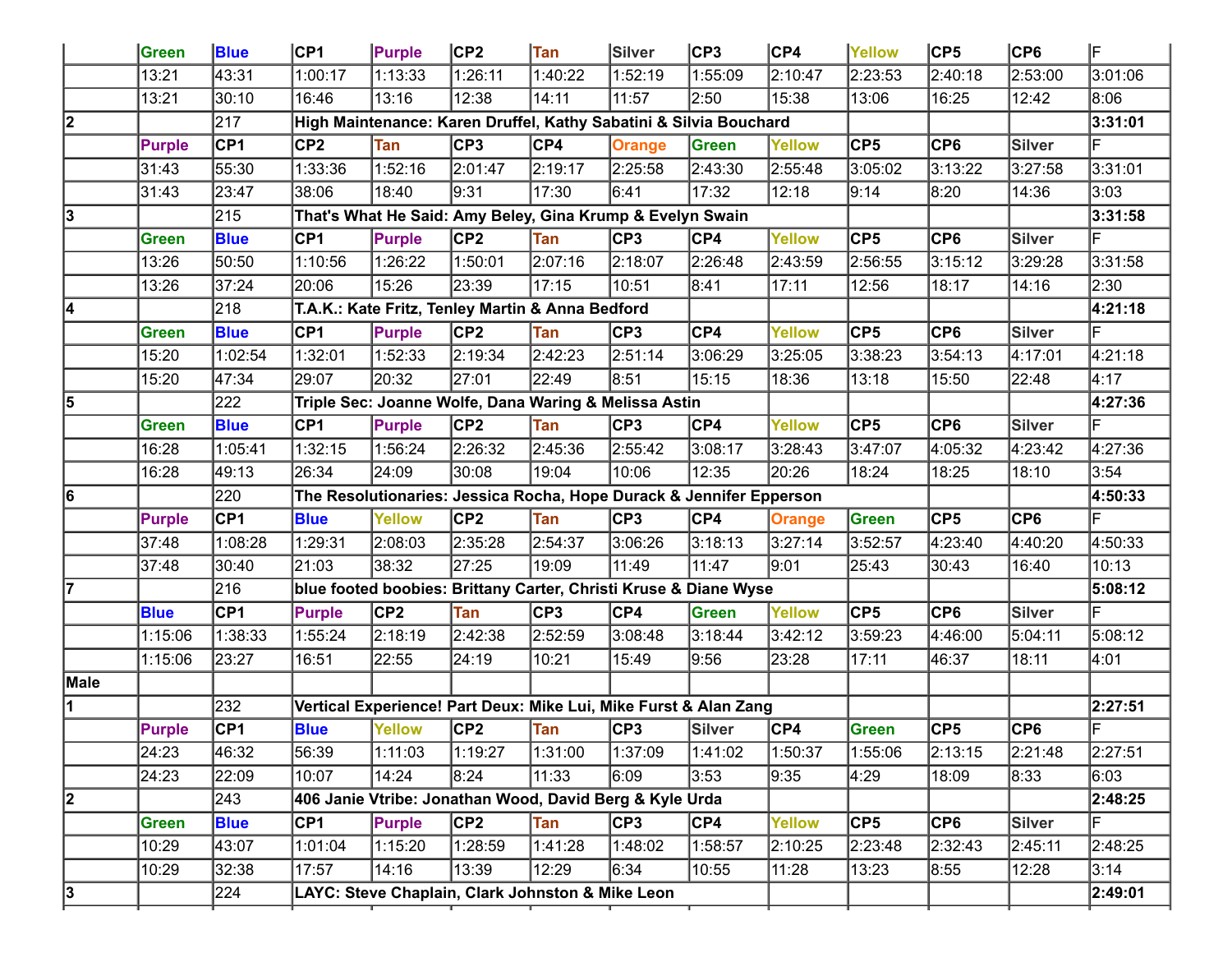|    | <b>Green</b>  | <b>Blue</b>     | CP1             | <b>Purple</b>                                                      | CP2             | <b>Tan</b>       | CP3     | CP4     | Yellow        | CP5           | CP6              | Silver          | F       |
|----|---------------|-----------------|-----------------|--------------------------------------------------------------------|-----------------|------------------|---------|---------|---------------|---------------|------------------|-----------------|---------|
|    | 12:43         | 39:38           | 59:21           | 1:12:06                                                            | 1:27:02         | 1:40:04          | 1:47:17 | 1:55:29 | 2:10:07       | 2:21:48       | 2:33:18          | 2:46:23         | 2:49:01 |
|    | 12:43         | 26:55           | 19:43           | 12:45                                                              | 14:56           | 13:02            | 7:13    | 8:12    | 14:38         | 11:41         | 11:30            | 13:05           | 2:38    |
| 4  |               | 244             |                 | jkb: Bill Zink, Joe Zink & Kurt Riesenburg                         |                 |                  |         |         |               |               |                  |                 | 2:55:31 |
|    | <b>Green</b>  | <b>Blue</b>     | CP <sub>1</sub> | <b>Purple</b>                                                      | CP <sub>2</sub> | Tan              | CP3     | CP4     | Yellow        | CP5           | CP6              | <b>Silver</b>   | F       |
|    | 10:21         | 44:21           | 1:04:38         | 1:17:40                                                            | 1:36:12         | 1:50:05          | 1:56:44 | 2:09:47 | 2:21:09       | 2:31:44       | 2:40:54          | 2:52:48         | 2:55:31 |
|    | 10:21         | 34:00           | 20:17           | 13:02                                                              | 18:32           | 13:53            | 6:39    | 13:03   | 11:22         | 10:35         | 9:10             | 11:54           | 2:43    |
| 5  |               | 229             |                 | DC Munici-pals: Keith Goodman, Mark Foster & Doug Taylor           |                 |                  |         |         |               |               |                  |                 | 2:57:25 |
|    | Green         | <b>Blue</b>     | CP <sub>1</sub> | Purple                                                             | CP2             | Tan              | CP3     | Silver  | CP4           | <b>Yellow</b> | $\overline{CP5}$ | CP <sub>6</sub> | F       |
|    | 9:39          | 40:54           | 58:01           | 1:08:09                                                            | 1:25:48         | 1:37:31          | 1:44:10 | 1:48:48 | 2:01:37       | 2:20:12       | 2:37:55          | 2:48:31         | 2:57:25 |
|    | 9:39          | 31:15           | 17:07           | 10:08                                                              | 17:39           | 11:43            | 6:39    | 4:38    | 12:49         | 18:35         | 17:43            | 10:36           | 8:54    |
| 16 |               | 227             |                 | Hot Pockets: Kim Durack, Kimmo Hiukka & Will Corbett               |                 |                  |         |         |               |               |                  |                 | 3:07:43 |
|    | Green         | <b>Blue</b>     | CP <sub>1</sub> | <b>Purple</b>                                                      | CP <sub>2</sub> | CP3              | Silver  | CP4     | Tan           | Yellow        | $\mathsf{CP5}$   | CP <sub>6</sub> | F       |
|    | 14:38         | 43:12           | 1:01:15         | 1:13:40                                                            | 1:25:57         | 1:49:15          | 1:55:08 | 2:09:58 | 2:26:17       | 2:41:34       | 2:50:02          | 3:00:44         | 3:07:43 |
|    | 14:38         | 28:34           | 18:03           | 12:25                                                              | 12:17           | 23:18            | 5:53    | 14:50   | 16:19         | 15:17         | 8:28             | 10:42           | 6:59    |
| 17 |               | 238             |                 | LCSO SERT: Aaron Taylor, Brian Sayre & Kevin Hibson                |                 |                  |         |         |               |               |                  |                 | 3:09:54 |
|    | <b>Green</b>  | <b>Blue</b>     | CP <sub>1</sub> | <b>Purple</b>                                                      | CP <sub>2</sub> | Tan              | CP3     | CP4     | Yellow        | CP5           | CP6              | <b>Silver</b>   | F       |
|    | 13:15         | 44:12           | 1:02:36         | 1:17:17                                                            | 1:39:35         | 1:53:49          | 2:01:16 | 2:08:52 | 2:24:09       | 2:38:36       | 2:51:19          | 3:07:20         | 3:09:54 |
|    | 13:15         | 30:57           | 18:24           | 14:41                                                              | 22:18           | 14:14            | 7:27    | 7:36    | 15:17         | 14:27         | 12:43            | 16:01           | 2:34    |
| 8  |               | 233             |                 | Bikers Of Catan: Matt Reese, Phil Reese & Steve Maurer             |                 |                  |         |         |               |               |                  |                 | 3:10:25 |
|    | Green         | <b>Blue</b>     | CP <sub>1</sub> | <b>Purple</b>                                                      | CP <sub>2</sub> | Tan              | CP3     | CP4     | <b>Orange</b> | <b>Yellow</b> | $\mathsf{CP5}$   | CP <sub>6</sub> | F       |
|    | 13:06         | 48:00           | 1:07:33         | 1:20:24                                                            | 1:38:28         | 1:51:08          | 1:57:45 | 2:08:31 | 2:16:10       | 2:43:53       | 2:53:27          | 3:03:32         | 3:10:25 |
|    | 13:06         | 34:54           | 19:33           | 12:51                                                              | 18:04           | 12:40            | 6:37    | 10:46   | 7:39          | 27:43         | 9:34             | 10:05           | 6:53    |
| 19 |               | 237             |                 | Hostile Old Men: Jeff Suess, Jeff Scalzo & Matt Powell             |                 |                  |         |         |               |               |                  |                 | 3:10:40 |
|    | Green         | <b>Blue</b>     | CP <sub>1</sub> | <b>Purple</b>                                                      | CP <sub>2</sub> | Tan              | CP3     | CP4     | Yellow        | CP5           | CP6              | <b>Silver</b>   | F       |
|    | 14:10         | 45:34           | 1:03:26         | 1:19:20                                                            | 1:39:39         | 1:53:06          | 1:59:55 | 2:10:39 | 2:23:01       | 2:38:09       | 2:51:03          | 3:06:53         | 3:10:40 |
|    | 14:10         | 31:24           | 17:52           | 15:54                                                              | 20:19           | 13:27            | 6:49    | 10:44   | 12:22         | 15:08         | 12:54            | 15:50           | 3:47    |
| 10 |               | 236             |                 | We Could Be That Mistake: Don Stack, Lee Finewood & Tim Cox        |                 |                  |         |         |               |               |                  |                 | 3:16:30 |
|    | <b>Purple</b> | CP <sub>1</sub> | CP <sub>2</sub> | Tan                                                                | CP3             | CP4              | Orange  | Green   | Yellow        | CP5           | CP6              | <b>Silver</b>   | F       |
|    | 32:57         | 1:00:11         | 1:28:43         | 1:41:54                                                            | 1:48:24         | $\sqrt{1.58:32}$ | 2:05:00 | 2:26:10 | 2:38:19       | 2:51:32       | 3:01:15          | 3:13:37         | 3:16:30 |
|    | 32:57         | 27:14           | 28:32           | 13:11                                                              | 6:30            | 10:08            | 6:28    | 21:10   | 12:09         | 13:13         | 9:43             | 12:22           | 2:53    |
| 11 |               | 239             |                 | Operation GIO: Greg Turner, Steve Kestler & Jon Patno              |                 |                  |         |         |               |               |                  |                 | 3:23:09 |
|    | Green         | <b>Blue</b>     | CP <sub>1</sub> | Purple                                                             | CP <sub>2</sub> | Tan              | CP3     | CP4     | Yellow        | CP5           | CP6              | <b>Silver</b>   | ΙF      |
|    | 12:35         | 48:47           | 1:08:30         | 1:21:57                                                            | 1:42:45         | 1:55:44          | 2:02:45 | 2:19:12 | 2:32:09       | 2:46:01       | 3:04:10          | 3:20:18         | 3:23:09 |
|    | 12:35         | 36:12           | 19:43           | 13:27                                                              | 20:48           | 12:59            | 7:01    | 16:27   | 12:57         | 13:52         | 18:09            | 16:08           | 2:51    |
| 12 |               | 235             |                 | THEE Epic Goat: John Schaller, Stanislav Schaller & Matthew Briggs |                 |                  |         |         |               |               |                  |                 | 3:33:27 |
|    | Green         | <b>Blue</b>     | CP1             | Purple                                                             | CP2             | Tan              | Silver  | CP3     | CP4           | Yellow        | CP5              | CP6             | ΙF      |
|    |               |                 |                 |                                                                    |                 |                  |         |         |               |               |                  |                 |         |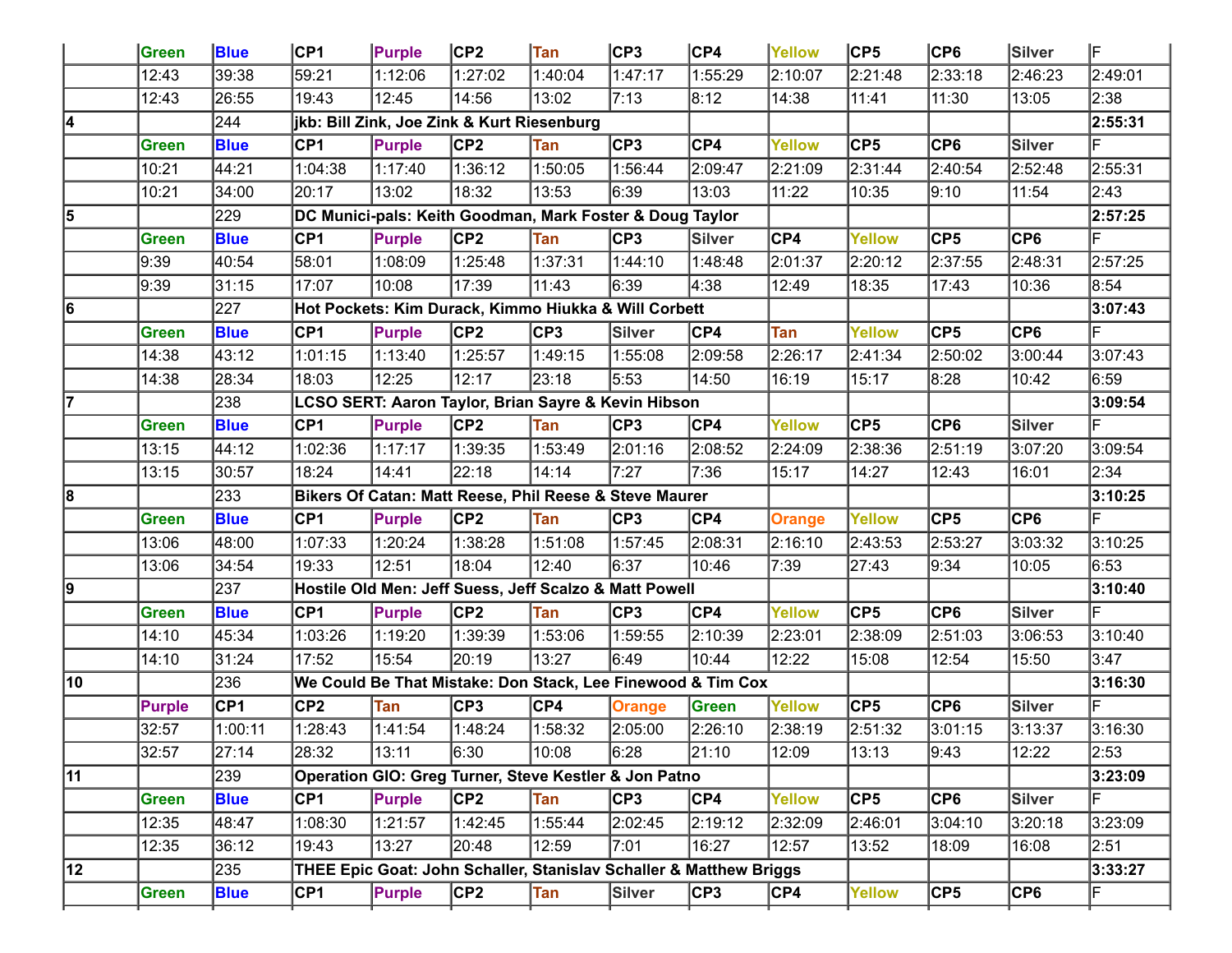|                | 21:35       | 1:01:51     | 1:24:06 | 1:33:53                                                        | 2:05:13         | 2:19:06    | 2:30:43 | 2:38:19       | 2:46:41       | 3:01:32         | 3:12:52          | 3:25:29         | 3:33:27 |
|----------------|-------------|-------------|---------|----------------------------------------------------------------|-----------------|------------|---------|---------------|---------------|-----------------|------------------|-----------------|---------|
|                | 21:35       | 40:16       | 22:15   | 9:47                                                           | 31:20           | 13:53      | 11:37   | 7:36          | 8:22          | 14:51           | 11:20            | 12:37           | 7:58    |
| 13             |             | 225         |         | Maylock Gang: Edward Danis, Dan Loomis & Rich Gibson           |                 |            |         |               |               |                 |                  |                 | 3:43:51 |
|                | <b>Blue</b> | CP1         | Purple  | CP <sub>2</sub>                                                | Tan             | CP3        | CP4     | <b>Orange</b> | Green         | <b>Yellow</b>   | $\overline{CP5}$ | CP <sub>6</sub> | ΙF      |
|                | 44:26       | 1:05:15     | 1:19:13 | 1:39:49                                                        | 1:55:08         | 2:02:20    | 2:12:07 | 2:20:53       | 2:49:52       | 3:04:51         | 3:17:55          | 3:35:06         | 3:43:51 |
|                | 44:26       | 20:49       | 13:58   | 20:36                                                          | 15:19           | 7:12       | 9:47    | 8:46          | 28:59         | 14:59           | 13:04            | 17:11           | 8:45    |
| 14             |             | 242         |         | Off the Grid: Brandt Welker, Ben Lanier & Jason Pakes          |                 |            |         |               |               |                 |                  |                 | 3:44:05 |
|                | Green       | <b>Blue</b> | CP1     | <b>Purple</b>                                                  | CP2             | Tan        | CP3     | CP4           | Yellow        | CP <sub>5</sub> | $\overline{CP6}$ | <b>Silver</b>   | ΙF      |
|                | 22:40       | 1:05:58     | 1:28:13 | 1:41:45                                                        | 2:03:38         | 2:16:54    | 2:25:06 | 2:42:03       | 2:55:56       | 3:09:21         | 3:25:03          | 3:40:37         | 3:44:05 |
|                | 22:40       | 43:18       | 22:15   | 13:32                                                          | 21:53           | 13:16      | 8:12    | 16:57         | 13:53         | 13:25           | 15:42            | 15:34           | 3:28    |
| 15             |             | 228         |         | Team JRJ: Robinson Escalante, Joan Mesa & Joseph Arias         |                 |            |         |               |               |                 |                  |                 | 4:06:03 |
|                | <b>Blue</b> | CP1         | Purple  | CP2                                                            | Tan             | Silver     | CP3     | CP4           | <b>Green</b>  | <b>Yellow</b>   | CP5              | CP <sub>6</sub> | ΙF      |
|                | 43:38       | 1:01:52     | 1:12:40 | 1:26:07                                                        | 1:54:17         | 2:21:16    | 2:25:22 | 2:34:13       | 3:08:15       | 3:26:08         | 3:38:42          | 3:53:55         | 4:06:03 |
|                | 43:38       | 18:14       | 10:48   | 13:27                                                          | 28:10           | 26:59      | 4:06    | 8:51          | 34:02         | 17:53           | 12:34            | 15:13           | 12:08   |
| 16             |             | 231         |         | Rice Rockets: Randy Lee, David Fei & Yuly Shaiou               |                 |            |         |               |               |                 |                  |                 | 4:18:34 |
|                | Green       | <b>Blue</b> | CP1     | <b>Purple</b>                                                  | CP <sub>2</sub> | Tan        | CP3     | CP4           | Yellow        | CP <sub>5</sub> | $\overline{CP6}$ | <b>Silver</b>   | lF.     |
|                | 16:10       | 59:26       | 1:23:15 | 1:39:21                                                        | 2:21:52         | 2:41:44    | 2:50:48 | 3:09:43       | 3:23:44       | 3:38:34         | 3:51:35          | 4:14:23         | 4:18:34 |
|                | 16:10       | 43:16       | 23:49   | 16:06                                                          | 42:31           | 19:52      | 9:04    | 18:55         | 14:01         | 14:50           | 13:01            | 22:48           | 4:11    |
| 17             |             | 230         |         | The Rangers: James Kaminsky, Nick Kaminsky & Chris Kaminsky    |                 |            |         |               |               |                 |                  |                 | 4:20:01 |
|                | Green       | <b>Blue</b> | CP1     | <b>Purple</b>                                                  | CP2             | Tan        | CP3     | CP4           | Yellow        | CP <sub>5</sub> | $\overline{CP6}$ | <b>Silver</b>   | ΙF      |
|                | 18:40       | 1:12:53     | 1:37:28 | 1:56:30                                                        | 2:22:24         | 2:45:12    | 2:54:57 | 3:07:03       | 3:25:20       | 3:40:57         | 3:56:30          | 4:15:31         | 4:20:01 |
|                | 18:40       | 54:13       | 24:35   | 19:02                                                          | 25:54           | 22:48      | 9:45    | 12:06         | 18:17         | 15:37           | 15:33            | 19:01           | 4:30    |
| DNF            |             | 234         |         | K-2: Saif Rehman, Attique Rehman & Ahmad Nabavi                |                 |            |         |               |               |                 |                  |                 | 4:22:33 |
|                | Green       | <b>Blue</b> | CP1     |                                                                |                 |            |         |               |               |                 |                  |                 | ΙF      |
|                | 19:42       | 1:24:51     | 1:56:28 |                                                                |                 |            |         |               |               |                 |                  |                 | 4:22:33 |
|                | 19:42       | 1:05:09     | 31:37   |                                                                |                 |            |         |               |               |                 |                  |                 | 2:26:05 |
| <b>Masters</b> |             |             |         |                                                                |                 |            |         |               |               |                 |                  |                 |         |
| 11.            |             | 253         |         | Age and Treachery: Scott Walters, Tim Sherwood & Patrick Grant |                 |            |         |               |               |                 |                  |                 | 2:37:31 |
|                | Green       | <b>Blue</b> | CP1     | Purple                                                         | CP <sub>2</sub> | Tan        | CP3     | CP4           | <b>Yellow</b> | CP5             | CP6              | <b>Silver</b>   |         |
|                | 9:27        | 39:02       | 55:19   | 1:07:00                                                        | 1:20:37         | 1:34:29    | 1:41:45 | 1:49:50       | 2:01:57       | 2:11:00         | 2:21:24          | 2:34:08         | 2:37:31 |
|                | 9:27        | 29:35       | 16:17   | 11:41                                                          | 13:37           | 13:52      | 7:16    | 8:05          | 12:07         | 9:03            | 10:24            | 12:44           | 3:23    |
| 2              |             | 252         |         | TMT: Timothy Sweeney, Tim Lewis & Mike Reyna                   |                 |            |         |               |               |                 |                  |                 | 3:07:57 |
|                | Green       | <b>Blue</b> | CP1     | Purple                                                         | CP2             | <b>Tan</b> | CP3     | CP4           | Yellow        | CP5             | CP6              | <b>Silver</b>   | ΙF      |
|                | 12:12       | 48:37       | 1:09:41 | 1:24:28                                                        | 1:43:36         | 2:00:53    | 2:08:52 | 2:19:36       | 2:30:18       | 2:40:49         | 2:52:00          | 3:05:22         | 3:07:57 |
|                | 12:12       | 36:25       | 21:04   | 14:47                                                          | 19:08           | 17:17      | 7:59    | 10:44         | 10:42         | 10:31           | 11:11            | 13:22           | 2:35    |
| 3              |             | 247         |         | David Howlett, Robert Lewis & Johnny Wells                     |                 |            |         |               |               |                 |                  |                 | 3:11:02 |
|                | Green       | <b>Blue</b> | CP1     | Purple                                                         | CP2             | Tan        | Silver  | CP3           | CP4           | <b>Yellow</b>   | CP5              | CP6             | ΙF      |